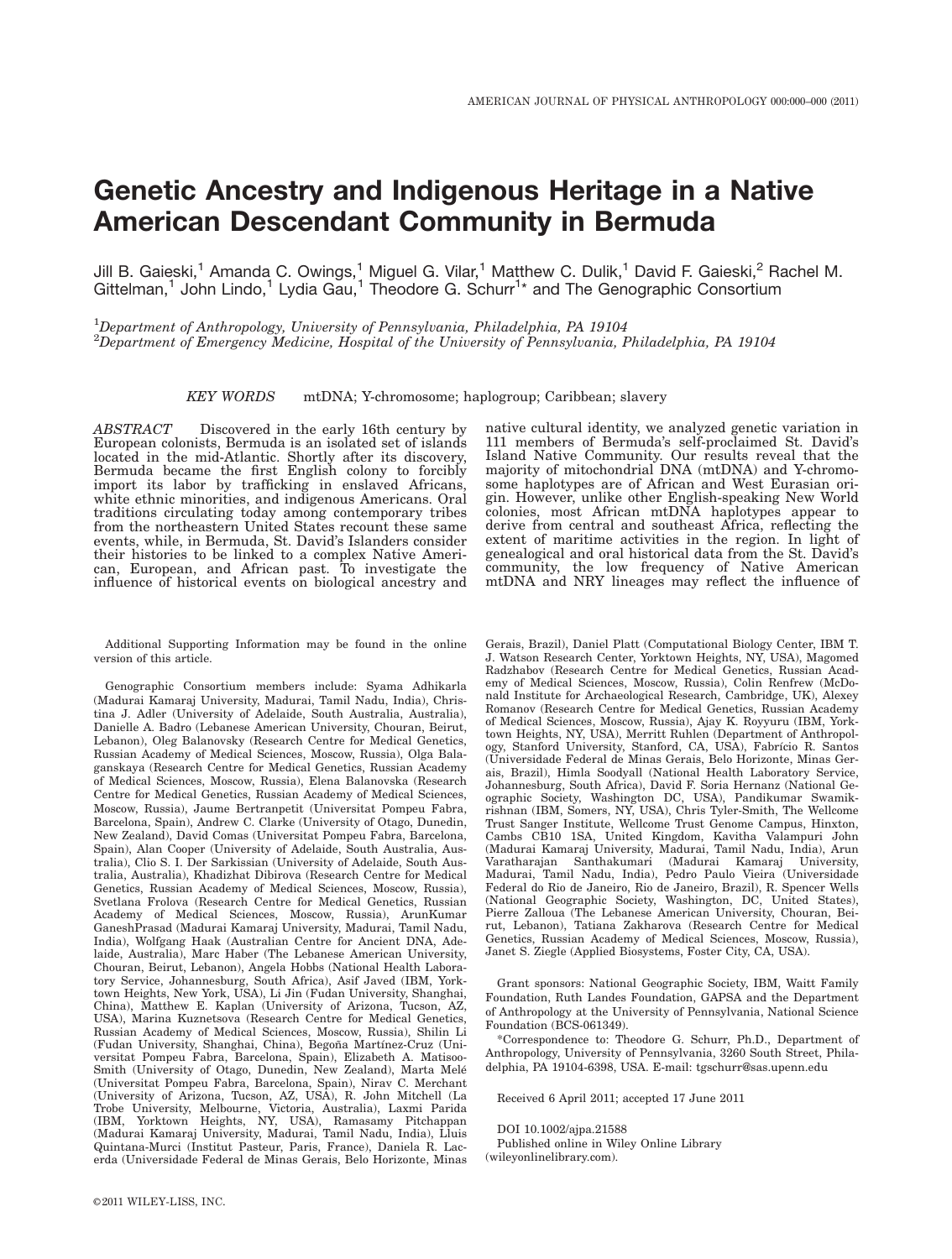genetic drift, the demographic impact of European colonization, and historical admixture with persons of nonnative backgrounds, which began with the settlement of the islands. By comparing the genetic data with genea-

Situated nearly 650 miles east of Cape Hatteras, North Carolina, Bermuda is truly a lone outpost in the middle of the Atlantic Ocean (Fig. 1). Neither North American nor Caribbean, this former British colony has escaped the attention of most anthropologists and colonial historians, due, perhaps, to its small size (only 22 square miles), remote location, or lack of prehistoric human presence. Nevertheless, in the age when people, information, and trade moved ''only as fast as the wind and waves allowed,'' (Jarvis 2002:587), Bermuda lay at the crossroads of the new Atlantic world. Indeed, historians note that one out of every ten sailing vessels traveling between the Caribbean and Europe passed within 50 miles of the islands (Jarvis, 2002, 2010).

Bermuda was instrumental to the role of English colonization and expansion in the Atlantic, including the trans-Atlantic slave trade. Founded within five years of the British Crown's colonization of Jamestown in Virginia, it was settled before most of Anglo America was even conceived (Jarvis, 2010). In fact, Bermuda was completely uninhabited until the Virginia-bound Sea Venture crashed upon its shores in 1609. During the nine months required to repair the vessel, the English discovered that the island, long thought by the Spanish and Portuguese to be haunted (they referred to it as ''the Isle of Devils''), was a fertile paradise with great colonial potential. Its unintended discovery led the Virginia Company to dispatch hundreds of English settlers to populate the island over the next several years (Woodward, 2009).

In 1615, control of Bermuda was given over to the British Crown and a new charter was granted to the Somers Island Company, a joint stock venture that maintained the colony for the next 69 years. By 1625, most of the island was under cultivation. The presence of an official militia to guard the coast, a ring of forts, nine mostly Puritan parishes, an elected assembly to pass laws, private land ownership, and an exportable commodity (tobacco) all attest to an active and highly functional New World Atlantic stronghold early in England's colonial endeavors (Rothwell, 1989; Jarvis, 2002, 2010).

The islands' first settlers were of widely varied backgrounds. There were prosperous English planters, as well as master craftsmen. There were indentured laborers from the British Isles consisting primarily of boys and young men, sent as apprentices or servants to the highest bidders, as well as young women destined to be wives of the single men there (Lefroy, 1981). And, there were the least desirable recruits—those plucked fresh from London's slums and jails—who, at times, worked but mostly just taxed the patience of early governors (Smith, 1976; Bernhard, 1999).

Persons of color came to Bermuda even before the colony took shape. In 1603, ''[o]ne Ventrullia, a Negroe'' crew member aboard a Spanish sailing vessel, went ashore in Bermuda (Wilkinson, 1958: 23), and, according to Captain John Smith, two ''indians from Virginia'' were on board the Sea Venture when it crashed in 1609 (Smith, [1624] 1966). With the arrival of ''one Indian and a Negroe (the first thes Ilands had ever had)'' on the Edwin in August 1616, Bermuda became the first Englogical and historical information, we are able to reconstruct the complex history of this Bermudian community, which is unique among New World populations. Am J Phys Anthropol  $000:000-000$ ,  $2011$ .  $\circ$  2011 Wiley-Liss, Inc.

lish colony to "import" its non-white labor, a full three years before Africans "arrived" in Virginia (Lefroy, 1981). These early arrivals were likely a West Indian Carib and an African brought to the Caribbean by the Dutch, the first to import West African labor to the area, or the British, who took over the slave trade in this region of the Atlantic (Craven, 1937; Curtin, 1969; Smedley, 1999).

By 1617, the number of Africans in the colony must have been on the rise, as Bermudian Robert Rich makes reference to the island's "good store of [blacks]" (Ives, 1984: 25). Indeed, numerous historical sources indicate that, during the first half of the 17th century, the black workforce continued to trickle into Bermuda on English vessels island hopping in the Caribbean in search of specialized labor, and as part of cargo looted from Spanish, Dutch, and French vessels by English privateers (Colonial Records of Bermuda, 1616–1713, Vol. I: 107–113; Bernhard, 1999) (Fig. 2). There is also evidence to suggest that blacks may have come on English vessels directly from Africa to Bermuda (Sainsbury, 1860), although shipping logs are vague on this point.

Over the next several decades, ''Indians'' began arriving in Bermuda en masse, as either captives from British raids on nearby Spanish, Portuguese, and Dutch colonies, or as prisoners captured in wars with Native American tribes in New England. For example, in 1644–1645, a privateer named Captain Jackson, arrived in Bermuda from Jamaica with a group of blacks and Indians that he had taken from the Spanish (Lefroy, 1981). Around the same time, Massachusetts governor John Winthrop wrote about Pequot Indian captives who were sent to Bermuda to be sold as slaves, many of whom were bought by colonists on Bermuda's St. David's Island (Winthrop, 1908). There was clearly concern over the increase in the non-white population as evidenced by the enactment of ''[A]n Act to restrayne the insolencies of [Bermudian] Negroes," the first English law to specifically address non-white labor (Colonial Records of Bermuda, 1616–1713, Vol. 1: n.p.).

Ultimately, Bermuda proved to be an agricultural failure, as limited land, shallow soil, and frequent droughts made tobacco cultivation unprofitable. The stagnation in food production led to a much lower demand for labor, prompting the passage of a number of laws intended to curb the growth of the non-white population, including limitations on slave imports and taxation on slave owners (Lefroy, 1981). In spite of these measures, the increasing non-white population during the late 17th and early 18th centuries proved so troubling to British land owners that laws passed in 1705, and, again, in 1730 gave free ''Negroes, Indians and Mulattoes [all persons of mixed white and nonwhite ancestry]'' the choice of leaving the island or face risk of (re)enslavement. In 1761, following an unsuccessful slave conspiracy, and continually until Emancipation in 1834, the Bermuda legislature passed laws designed to contain growth of the non-white population (Journals of the House of Assembly, Bermuda, 1759–1779, Vol. II).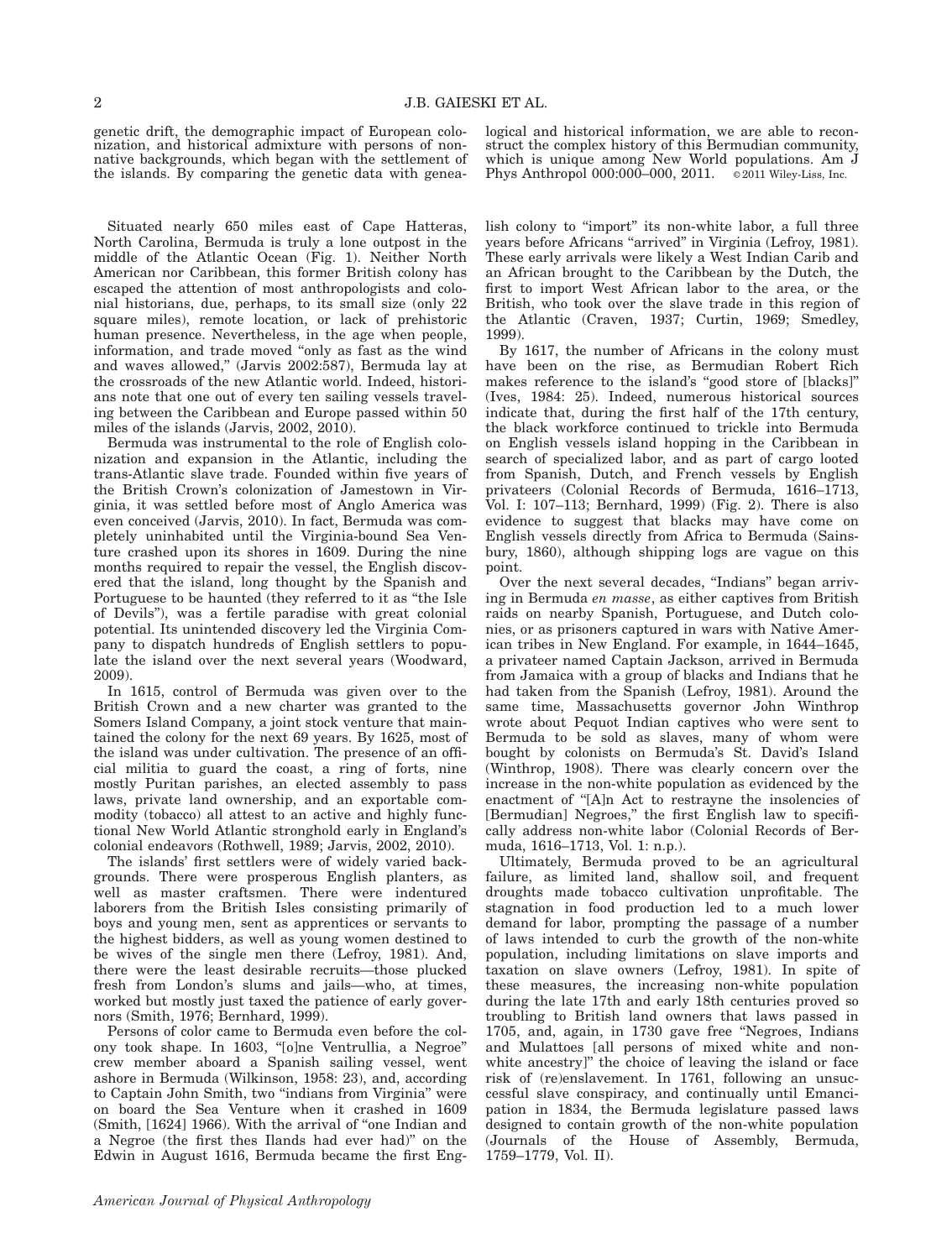# ST. DAVID'S ISLAND

St. David's Island was one of the first of the six principal islands in the Bermuda chain to be settled. It is roughly one square mile in size, encompassing an area of approximately 650 acres. While easily accessible by ship, the island was geographically isolated from the rest of Bermuda until finally connected to the mainland by a bridge in 1934. Nestled between the colony's 17th century harbors (Town Harbor to the north and Castle Harbor to the south), St. David's was at once geographically remote from the mainland and at the center of all things Bermudian.

Several historians also contend that St. David's was ground zero for the arrival of hundreds of indigenous North Americans who were enslaved in colonial New England, and then brought to Bermuda as labor (Smith, 1976; Packwood, 1975; Bernhard, 1999). During the early part of the 17th century, European colonists from New England were becoming embroiled in bloody conflicts with their indigenous neighbors. Ultimately, colonial victories resulted in not only the control of indigenous lands, but also the capture and enslavement of numerous native individuals. Archival sources indicate that many of those captured and enslaved were brought to St. David's Island, following major conflicts with the Pequot Nation (1634– 1638) and the Wampanoag Confederacy (1675–1676) (Colonial Records of Bermuda, 1616–1713, Vol. II; Winthrop, 1908; Lauber, 1913; Van Wyck, 1937; Boissevain, 1981;

Ellis and Morris, [1906] 2001; Van Rensselaer, [1909] 2007). By the mid-17th century, Scottish and Irish prisoners from the English Civil War joined black and Indian slaves on St. David's (Smith, 1976: 25). Ostracized by the other white inhabitants, these individuals were relegated to an inferior position shared with their black and Indian compatriots, with whom they freely intermingled (Smith, 1976; Rothwell, 1986).

The extent of this interaction led to a high degree of admixture on St. David's, as numerous historical records reference white females and women of color giving birth to children of mixed ancestry (Colonial Records of Bermuda, 1616–1713; Sainsbury, 1860; Ogilvy, 1883; Strode, 1932; Lefroy, 1981). Historians explain this phenomenon in two different ways. According to one scholar, the often volatile mix of Indian tribes on St. David's prompted local slavers to import Carib females in the hopes of alleviating tensions between these groups. However, these men allegedly preferred Bermuda's enslaved African females, resulting in children with indigenous fathers and African mothers (Rothwell, 1989). By contrast, another historian contends that most of the ''natives'' in Bermuda during the mid 17th century were females, making it unlikely that these women would have found native partners (Bernard, 1999). Thus, under this scenario, the admixed population would consist of persons with Amerindian female and African or European male parentage. In either case, the resulting increase in the admixed population was apparently alarming to Bermuda authorities of



Fig. 1. A topographic map of Bermuda. Used courtesy of Eric Gaba, Wikimedia Commons, 2011.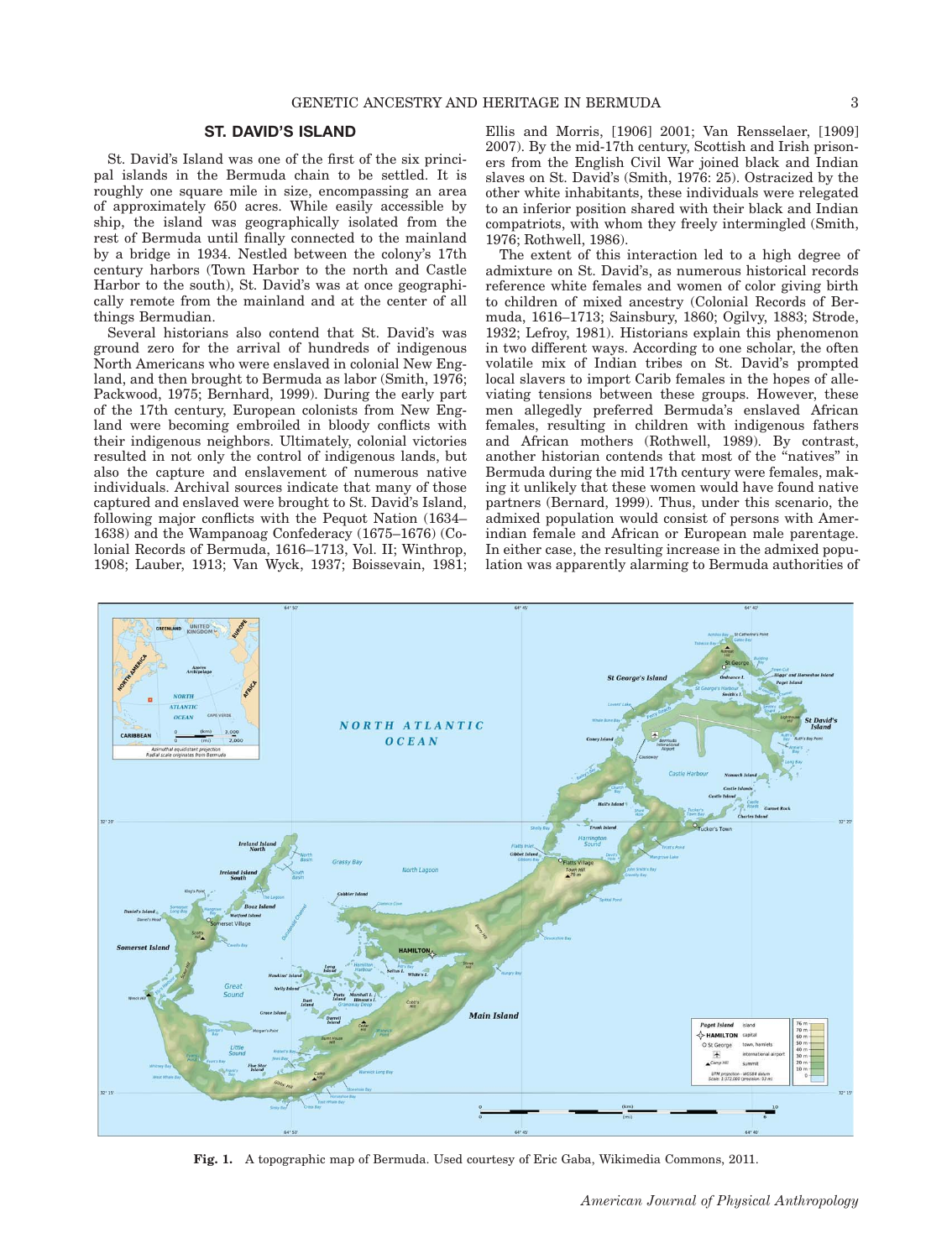

Fig. 2. Map of the Atlantic region showing connections between Bermuda and other regions through the trans-Atlantic slave trade.

the time as, in 1663, the General Assembly enacted new laws designed to control miscegenation (Lefroy, 1981).

By the 18th century, Portuguese immigrants began arriving in Bermuda, having come from the impoverished colonial outposts of Portugal's maritime empire, Madeira and the Azores, to work as shipbuilders and seafarers. These immigrants quickly established themselves as skilled workers, and are credited with the successful revitalization of Bermuda's agricultural industry. Bermuda's liberal immigration policies during this time allowed for a temporary open-door system between Bermuda and the Portuguese colonies. By the turn of the 20th century, many became naturalized Bermudians, bringing relatives to the island, purchasing homes and land, and hiring immigrant workers of their own from their homelands. Large construction projects and tourism provided more opportunities for these workers well into the 20th century (Jones, 2004).

More recently, St. David's Island became known for its large US military presence. This included the US Army's Fort Bell/Kindley Field, the Kindley Air Force Base, and the USNAS Bermuda (Jones, 2004). From World War II until it was finally closed in 1995, the base was a temporary home to tens of thousands of young servicemen who passed through this peaceful and picturesque land.

### Persistence of Native American identity in Bermuda

While St. David's was originally settled in much the same way as other parts of Bermuda, its unique population history and geographic separation from the rest of Bermuda make it distinctive today in both the cultural and physical characteristics of its inhabitants (many Bermudians claim they can recognize a St. David's Islander by appearance and accent alone; see Rothwell, 1989; Simon, 2007). The persistent belief held by many of its residents that they descend directly from indigenous Americans stems largely from a long-standing tradition linked to a complex set of oral narratives, documentary references, and genealogical records (Bragdon, 1998). Existing biological data seem to corroborate this notion, as a 1960 World Health Organization dental study of St. David's Island school-aged children noted the existence of shovel-shaped incisors amongst them. The prevalence of the "Indian tooth," common among Native American populations (Devoto et al., 1971; Kharat et al., 1990), caused a stir among St. David's Islanders, as it was considered the first scientific validation of what had been island legend for generations (Peters, 2002).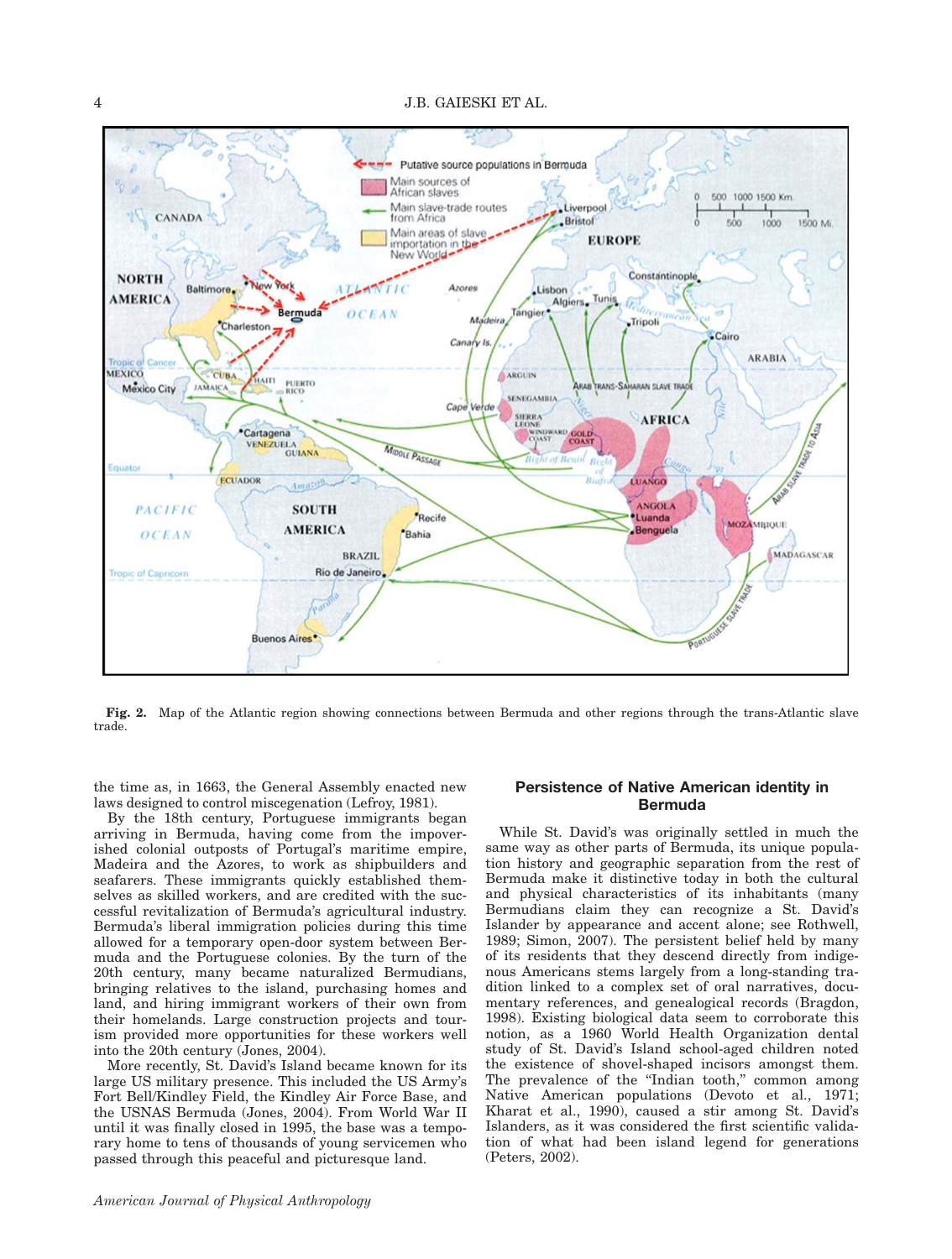This legacy is an important feature of the distinctive identity of present-day residents of the Island (Bragdon, 1998). It is also what prompted the extension of our genetic study of New England's Seaconke Wampanoag Tribe (see Zhadanov et al., 2010) to include the Bermudians of St. David's Island. Subsequent investigation into the origins of these groups, including work with archival materials, oral histories, material culture, and genealogical data, suggested that these geographically distinct peoples might be historically and biologically linked.

To investigate the influence of the historical past on the ancestry, diversity, and identity of St. David's Islanders, we analyzed genetic variation among members of this community. Based upon the oral history of St. David's Islanders, and also historical details obtained from archival sources, we expected to find a modest frequency of Native American genetic lineages among St. David's Islanders. Given the centuries of admixture resulting from enslavement and colonization, we also expected to find that West African and West European lineages comprised a significant component of the genetic make-up of this Bermudian population. Finally, in light of the historical record, which revealed that (a) Bermuda had no indigenous population at the time of colonization, (b) Bermuda served as a dumping ground for enslaved indigenous North Americans and Africans during the 17th and 18th centuries, and (c) Western Europeans have, from early in the settlement of the Island until well into the 20th century, populated the islands in great numbers, we anticipated that the genetic profile of St. David's Islanders would be unique relative to other English-speaking islands in the Caribbean. Our analysis has provided insights into St. David's Island history extending back to its initial settlement in the early 17th century, and helped us delineate the genetic contributions of people from several continental regions to Bermudian populations, whose paths crossed during the period of colonization and transatlantic slavery.

# METHODS

#### **Participants**

In June 2009, we undertook a genetic and genealogical study of attendees of the St. David's Islander Reconnection Festival, a bi-annual celebration of Native American heritage held in Bermuda. Buccal samples and family history information were obtained from 133 participants following informed consent. After excluding 16 individuals who shared common ancestry with other participants through either maternal or paternal descent, and another six persons who were not part of the St. David's community, we worked with a total of 111 participants. These individuals represent approximately 6% of the population of St. David's Island. Sample and data collection was undertaken with approval from the University of Pennsylvania IRB and the Bermuda Hospitals Board.

## Historical and genealogical data

To better understand St. David's Island history prior to beginning the genetic analysis, we reviewed primary source materials about Bermuda. These documents included Early Bermuda Records 1619–1826 (Hallett, 1991); 19th Century Church Registers of Bermuda (Hallett, 1995); 19th Century Church Registers of Bermuda

(Hallett, 2005); Bermuda under the Sommer Islands Company, 1612–1684: Civil Records, Vol. I–III (Hallett, 2005; various slave registries housed at the Bermuda Archives; and 17th century correspondence between early Bermuda settlers and the Royal Society in London (Hall and Hall, 1965). We also collected genealogical information from all study participants, and conducted detailed interviews with 28 participants who were native to St. David's Island concerning their family history and cultural traditions. This information provided a crucial genealogical and historical context within which to interpret the genetic data.

#### Mitochondrial DNA diversity

To elucidate the maternal genetic ancestry of the St. David's Islanders, we examined mtDNA variation in 111 male and female participants through direct sequencing of the control region, and analysis of single nucleotide polymorphisms (SNPs). The SNP analysis involved screening the samples for markers that identify the basal structure of the mtDNA phylogeny (3594, 7256, 8701, 9540, 10873, 12705, 13650, 14783) (Zhadanov et al., 2010). These markers were analyzed using TaqMan<sup>®</sup> assays (Applied Biosystems), and read on an ABI 7900HT Fast Real-Time PCR system. Once assigned to a basal lineage, the samples were screened for additional markers that define specific haplogroups and their subbranches using PCR-RFLP analysis (Gokcumen et al., 2008; Rubenstein et al., 2008; Zhadanov et al., 2010).

In addition, for each sample we sequenced 1121 base pairs (bp) of the mtDNA control region using previously published methods (Behar et al., 2007; Gokcumen et al., 2008; Rubinstein et al., 2008; Zhadanov et al., 2010). All sequences were read on an ABI 3130xl Gene Analyzer, and aligned and edited with the SEQUENCHER 4.8 software tool (Gene Codes Corporation). All mutations were ascertained relative to the revised Cambridge Reference Sequence (rCRS; Anderson et al., 1981; Andrews et al., 1999). The coding region SNPs and control region sequences defined the maternal haplogroup and haplotypes, respectively, for each individual.

#### Y-chromosome diversity

We investigated the paternal genetic ancestry of the St. David's Islanders by screening 53 male samples for phylogenetically informative biallelic markers in the non-recombining region of the Y-chromosome (NRY) that define paternal haplogroups and their major subbranches (Zhadanov et al., 2010). This high-resolution SNP analysis was undertaken in a hierarchical fashion according to published information (Y Chromosome Consortium, 2002; Karafet et al., 2008). The markers analyzed include LLY22g, MEH2, M2, M3, M19, M20, M33, M35, M112, M130, M146, M150, M172, M173, M174, M182, M194, M199, M223, M253, M267, M269, M285, M343, M346, M410, P7, P12, P15, P25, P37.2, P215, P297, and PN2. All markers were screened using custom TaqMan assays, and scored on an ABI 7900HT Fast Real-Time PCR System.

Paternal haplotypes were further defined by analyzing 17 Y-chromosome short tandem repeats (STRs) that are part of the  $AmpFISTR^{(8)}$  Y-filer PCR Amplification Kit (Applied Biosystems). A separate multiplex reaction was also used to characterize six additional fragment length polymorphisms (M17, M60, M91, M139, M175, and M186)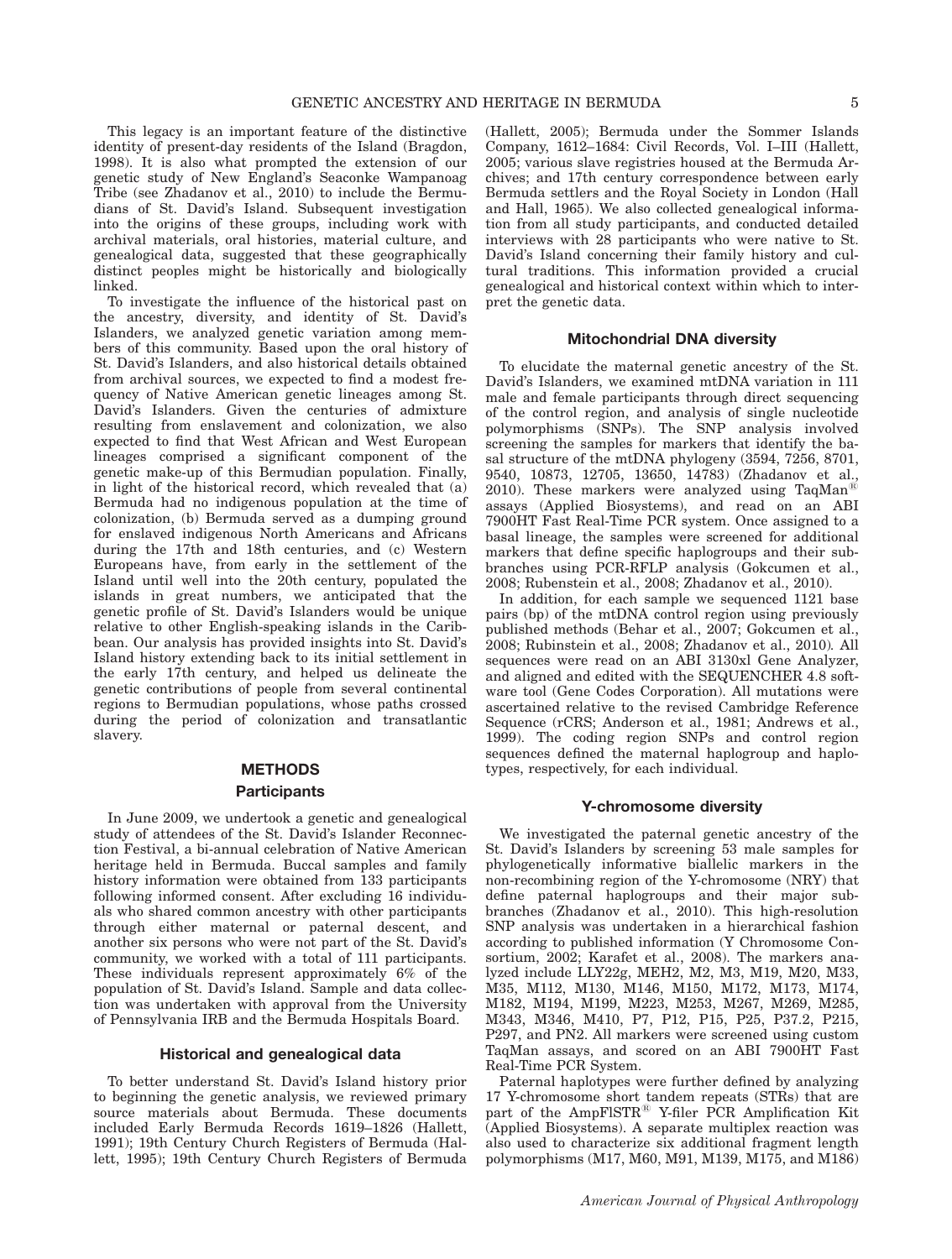and two additional Y-STRs (DYS388 and DYS426). Polymerase chain reaction (PCR) products were run with Gen $e$ Scan<sup>(w)</sup> 500 LIZ<sup>(k)</sup> Size Standards on an ABI 3130xl Gene Analyzer. The combination of SNPs and STR alleles defined paternal lineages for each male individual.

### Statistical and phylogenetic analysis

To assess the population affinities of St. David's Islanders, we compared their mtDNA haplogroup frequencies to those from a number of different populations. These included populations from three presumed source areas—the British Isles, West Africa, and the eastern United States (Richards et al., 1996, 1998; Bolnick and Smith, 2003; Salas et al., 2004)—as well as others from Portugal, the Azores and Madeira (Pereira et al., 2000; Brehm et al., 2003). In addition, we compared the Bermudian mtDNA data to those from four former British and non-British colonies in the Caribbean, African American populations from the eastern United States, the Seaconke Wampanoag Tribe of Massachusetts, and Brazilian populations (Alves-Silva et al., 2000; Gonzalez et al., 2003; Benn-Torres et al., 2007; Hünemeier et al., 2007; Mendizabal et al., 2008; Stefflova et al., 2009; Zhadanov et al., 2010). Similarly, we compared the Bermudian NRY haplogroup frequencies to those of European, African, and Native American populations (Capelli et al., 2003; Gonçalves et al., 2005; Bolnick et al., 2006; Stefflova et al., 2009; Balaresque et al., 2010), three other admixed populations in the United States and the Caribbean (Mendizabal et al., 2008; Stefflova et al., 2009; Zhadanov et al., 2010), and Portugal, the Azores, and Madeira (Gonçalves et al., 2005).

For both the mtDNA and NRY data sets, the haplogroup frequencies were used as allele frequencies to estimate  $\overrightarrow{F}_{ST}$  genetic distances between populations using Arlequin v.3.11 software (Excoffier et al., 2005). These inter-population  $F_{ST}$  genetic distances were represented in two dimensions through multi-dimensional scaling (MDS) (Kruskal and Wish, 1978) using SPSS 17.0 (SPSS 2009).

In addition, we analyzed the phylogenetic relationships among Y-STR haplotypes using NETWORK 4.6.0.0 (Bandelt et al., 1995, 1999). The Y-chromosome lineages used to generate the networks consisted of 16 Y-SNPs and 17 Y-STRs. DYS385 was excluded from the network analysis because it represents a duplicated STR locus. For this reason, the actual order of alleles cannot be determined without further genotyping (Gusmao et al., 2006). The Y-STR loci were weighted based on the inverse of their variances. A reduced median–median joining approach was utilized with the MP post-processing function (Polzin and Daneschmand, 2003).

## RESULTS

#### mtDNA diversity

Among the 111 individuals, we identified 29 mtDNA haplogroups that encompassed 67 distinct haplotypes, based on coding region SNPs and control region sequences (Table 1; Supporting Information Tables 1 and 2).

Native American haplogroups. A single individual exhibited a mtDNA of Native American ancestry. This haplotype belonged to A2i (Achilli et al., 2008; van Oven and Kayser, 2009), a branch of the pan-American haplogroup A2 (Schurr, 2004). The hypervariable region 1 (HVS1) haplotype for this Bermudian A2i mtDNA (no. 1;

TABLE 1. mtDNA haplogroup distribution in Bermudians

| Geographic origin | Haplogroup       | $\boldsymbol{N}$ | $\%$<br>${<}1\%$ |  |
|-------------------|------------------|------------------|------------------|--|
| Americas          | A <sub>2i</sub>  | $\mathbf{1}$     |                  |  |
| Africa            | L0a1a            | $\mathbf{1}$     | 68%              |  |
|                   | L0a1b            | 12               |                  |  |
|                   | L0a2a            | 1                |                  |  |
|                   | L1b              | 10               |                  |  |
|                   | L1c              | 6                |                  |  |
|                   | L2a              | 12               |                  |  |
|                   | L2b              | $\overline{2}$   |                  |  |
|                   | L2c              | $\overline{2}$   |                  |  |
|                   | L3b              | $\overline{3}$   |                  |  |
|                   | L3d              | 3                |                  |  |
|                   | L3e              | 15               |                  |  |
|                   | L3f              | $\rm 3$          |                  |  |
|                   | L3k              | 3                |                  |  |
|                   | L <sub>4</sub> b | $\rm 3$          |                  |  |
| Europe            | H                | 6                | 31%              |  |
|                   | H <sub>6</sub>   | $\overline{4}$   |                  |  |
|                   | J1c              | 13               |                  |  |
|                   | J2a              | $\mathbf{1}$     |                  |  |
|                   | K <sub>1</sub> a | $\mathbf{1}$     |                  |  |
|                   | K <sub>1</sub> c | $\mathbf{1}$     |                  |  |
|                   | T2b              | $\mathbf{1}$     |                  |  |
|                   | T2d              | $\mathbf{1}$     |                  |  |
|                   | $\mathrm{U}2$    | $\mathbf{1}$     |                  |  |
|                   | U <sub>5a</sub>  | $\mathbf{1}$     |                  |  |
|                   | U7               | $\mathbf{1}$     |                  |  |
|                   | V7a              | $\mathbf{1}$     |                  |  |
|                   | W                | $\mathbf{1}$     |                  |  |
| South Asian       | R6               | $\mathbf{1}$     | ${<}1\%$         |  |
| East Asian        | $\mathcal{C}$    | $\overline{1}$   | ${<}1\%$         |  |

 $\sqrt[4]{N}$  represents the total number of individuals in the study from each haplogroup, and ''%'' indicates the relative proportion of the mtDNAs originating in a specific geographic region.

Supporting Information Table 2) has been reported at high frequencies in several Ojibwa/Chippewa groups from North Dakota, Minnesota and Wisconsin (Malhi et al., 2001; Shook and Smith, 2008), described in two Micmac, one Sisseton/Wahpeton Sioux, and one Quapaw (Malhi et al., 2001), and identified in three archaeological populations located in Illinois and southwestern Ontario (Shook and Smith, 2008; Stone and Stoneking, 1998). Closely related haplotypes were also found in Kickapoo and Ojibwa/Chippewa populations. In fact, the HVS1+HVS2 sequence for this haplotype was an exact match with ones seen in a Micmac and a Wisconsin Chippewa (Malhi et al., 2001). However, A2i has not yet been identified among Caribbean or southeastern US populations (Martinez-Cruzado et al., 2001; Bolnick and Smith, 2003; Benn-Torres et al., 2007; Mendizabal et al., 2008). Therefore, this haplogroup appears to be restricted to Algonquian and Siouan speakers, and appears at greater frequencies and higher diversity in Algonquian populations.

According to his family records, this participant traces his maternal heritage to a woman who emigrated from Virginia to Bermuda in the mid-1840s, a decade before emancipation in Bermuda, but almost half a century after the slave trade was officially outlawed there. According to the family's oral traditions, this woman was an escaped African slave. However, the participant also stated that he thought that he had an indigenous ancestor, although uncertain as to which side of his family tree this individual appeared.

Another mtDNA haplotype was recognized as belonging to haplogroup C, a lineage that is common among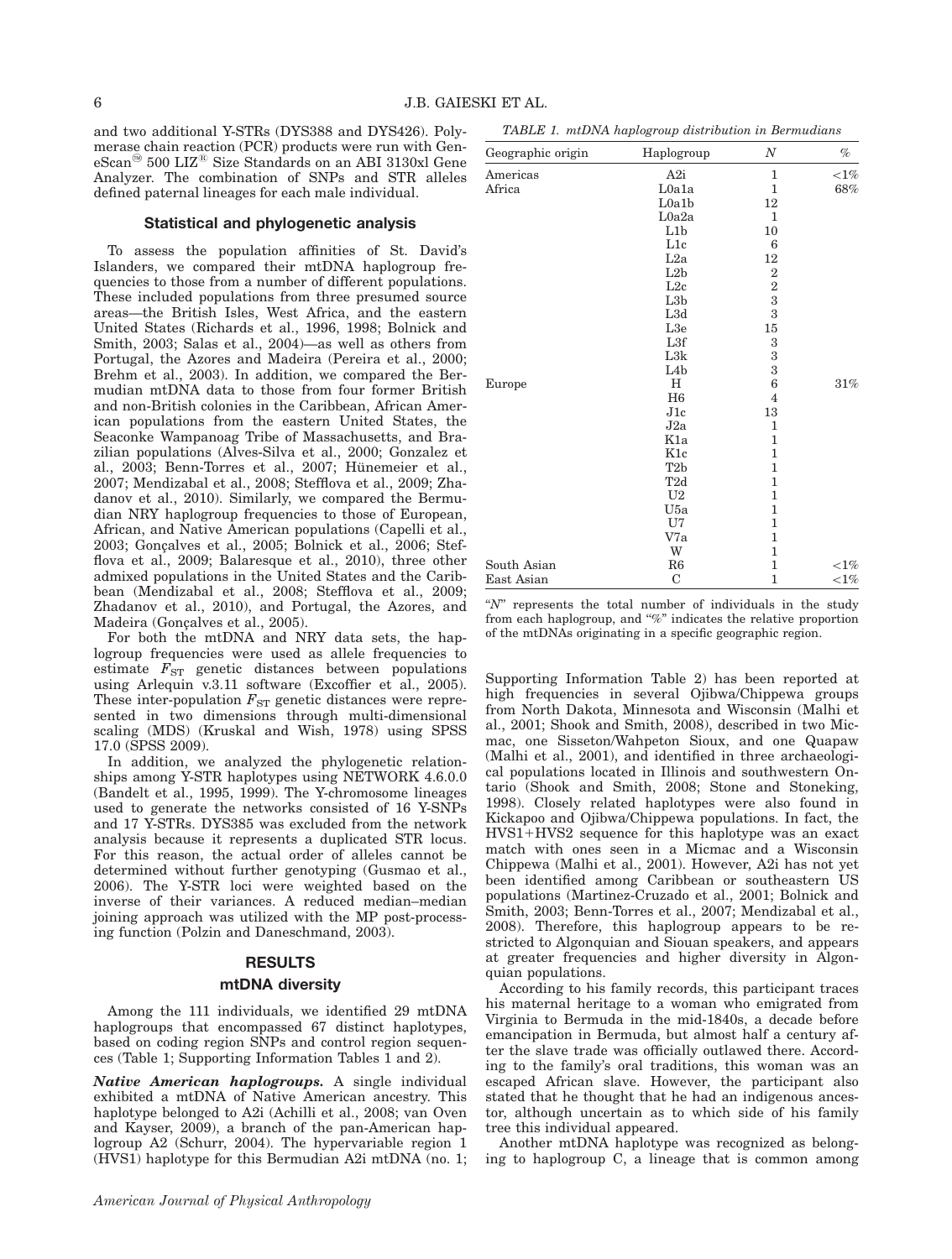| Hg             | Bermudians | African<br>Americans <sup>a</sup> | West<br>Africans | Seaconke<br>Wampanoag | Native<br>Americans <sup>b</sup> | British <sup>c</sup> | Dominicans | Grenadians | Trinidadians | Cubans |
|----------------|------------|-----------------------------------|------------------|-----------------------|----------------------------------|----------------------|------------|------------|--------------|--------|
| A              | 0.01       | 0.01                              |                  |                       | 0.58                             |                      | 0.08       |            | 0.02         | 0.23   |
| B              |            |                                   |                  |                       | 0.17                             |                      |            |            |              | 0.02   |
| $\mathbf C$    | 0.01       |                                   |                  |                       | 0.24                             |                      | 0.04       |            |              | 0.05   |
| D              |            |                                   |                  |                       |                                  |                      | 0.16       |            | 0.02         | 0.03   |
| Η              | 0.09       | 0.05                              |                  | 0.11                  |                                  | 0.51                 |            | 0.02       | 0.06         | 0.09   |
| I              |            |                                   |                  | 0.03                  |                                  |                      |            |            |              |        |
| J              | 0.13       | 0.01                              |                  |                       |                                  | 0.22                 |            |            |              | 0.04   |
| $\rm K$        | 0.02       | 0.02                              |                  |                       |                                  | 0.04                 |            |            |              | 0.01   |
| R6             | 0.01       |                                   |                  |                       |                                  |                      |            |            |              |        |
| T              | 0.02       | 0.01                              |                  |                       |                                  | 0.08                 |            |            |              | 0.02   |
| U              | 0.03       | 0.01                              | 0.12             |                       |                                  | 0.06                 |            | 0.04       |              | 0.06   |
| V              | 0.01       |                                   |                  |                       |                                  | 02                   |            |            |              | 0.01   |
| W              | 0.01       | 0.01                              |                  |                       |                                  |                      |            |            |              |        |
| L <sub>0</sub> | 0.13       | 0.06                              |                  | 0.03                  |                                  |                      | 0.12       | 0.08       | 0.02         | 0.02   |
| $_{\rm L1}$    | 0.14       | 0.17                              | 0.20             | 0.07                  |                                  |                      | 0.44       | 0.18       | 0.24         | 0.09   |
| L2             | 0.14       | 0.24                              | 0.24             | 0.18                  |                                  |                      | 0.12       | 0.33       | 0.30         | 0.13   |
| L <sub>3</sub> | 0.24       | 0.39                              | 0.43             | 0.54                  |                                  |                      | 0.04       | 0.25       | 0.30         | 0.20   |
| L4             | 0.03       | 0.02                              |                  |                       |                                  |                      |            |            |              | 0.01   |

TABLE 2. mtDNA haplogroup frequencies in Bermudians and comparative populations

The "undetermined" haplogroups from several papers were not included in these totals.<sup>a</sup> African-Americans from Philadelphia (Stefflova et al., 2009)

 $^{\rm b}$  Native Americans from the eastern United States (Bolnick and Smith, 2003) $^{\rm c}$  Individuals from England and Wales (Richards et al., 1996)

Native American populations (Schurr, 2004). However, its control region sequence lacked the substitution at 16325 and the deletions at 290 and 291 that define C1, the haplogroup that is found throughout the Americas (Tamm et al., 2007; Achilli et al., 2008; Fagundes et al., 2008). Genealogical information also confirmed this participant to have European maternal ancestry. Haplogroup C is rare in Europe (e.g., Richards et al., 1996, 1998). Thus, while the original source of this haplotype in this participant's maternal lineage is not clear, it belongs to an East Eurasian branch of this haplogroup, and therefore, is not indigenous in origin.

African haplogroups. The majority of mtDNA lineages observed in Bermudians (68%) originated in Africa. Two of the African haplogroups of highest frequency (L0a and L3e) are commonly found among populations from Central-West and Southeast Africa, an area that stretches from Cameroon and Gabon down to Angola and east across the continent to Mozambique. These haplogroups are also less common (\5%) among African Americans (Salas et al., 2005), and Afro-Caribbean populations (Benn-Torres et al., 2007). Haplogroups L3e and L0a also appear in Brazil (Alves-Silva et al., 2000; Bandelt et al., 2001; Hünemeier et al., 2007), the only former Portuguese colony in the Americas.

Two other high frequency haplogroups (L1b and L2a) in our data set are commonly found among West African groups, African-American groups, and people of African ancestry throughout the Caribbean and in Brazil (Alves-Silva et al., 2000; Martinez-Cruzado et al., 2001: Salas et al., 2004, Benn-Torres et al., 2007, Hünemeier et al., 2007; Mendizabal et al., 2008). These are likely to have been introduced to the Americas through the trans-Atlantic slave trade.

West Eurasian haplogroups. West Eurasian haplogroups comprised 31% of the Bermudian mtDNA haplotypes. Among these haplogroups, J1c was the most common. Haplogroup J is observed in various parts of Western Europe including Scotland, Wales, Ireland, and

England, where it comprises more than 15% of the mtDNAs there (Richards et al., 1996, 1998), and also in Portugal, where it represents 3–6% of the mtDNAs (Pereira et al., 2000). Haplogroup H, the most common lineage in Central and Western Europe (Richards et al., 1996, 1998; Pereira et al., 2000; Achilli et al., 2004; Loogvali et al., 2004), was the second most common amongst these lineages (9%). The remaining 11 West Eurasian haplogroups appeared in single individuals. This finding suggested there was high genetic heterogeneity of the original source population(s) of these lineages, as well as possible contributions from post-settlement migrations to Bermuda from Europe (or the United States).

Our comparison of Bermudian mtDNA data to those of putative source and Caribbean populations (Table 2) yielded two important insights into the population history of Bermuda. First, the mtDNA haplogroup distribution in St. David's Islanders was distinctive from that of all of the other populations. In addition, the haplogroup distribution consisted almost exclusively of lineages from only two major source populations (68% African and 31% European), with less than 1% being Native American in origin.

The haplogroup data were also used to estimate  $F_{ST}$ genetic distances among Bermudians and other populations. This analysis revealed that St. David's Islanders were significantly different ( $P < 0.05$ ) from the other 16 populations, while some populations, including West Africans, African-Americans, and populations from Trinidad and Grenada, were not significantly different from one another (Supporting Information Table 3). The plotting of the  $F_{ST}$  values through MDS showed that St. David's Islanders were situated between West African, Caribbean, and Brazilian populations, being closest to Cubans and northeastern Brazilian groups. The high frequency of African haplogroups, and low to moderate frequencies of Amerindian lineages, in this set of populations undoubtedly contributed to this pattern. Bermudians also showed modest affinities with European populations (Portuguese and British), but were quite distant from Native American populations (Fig. 3).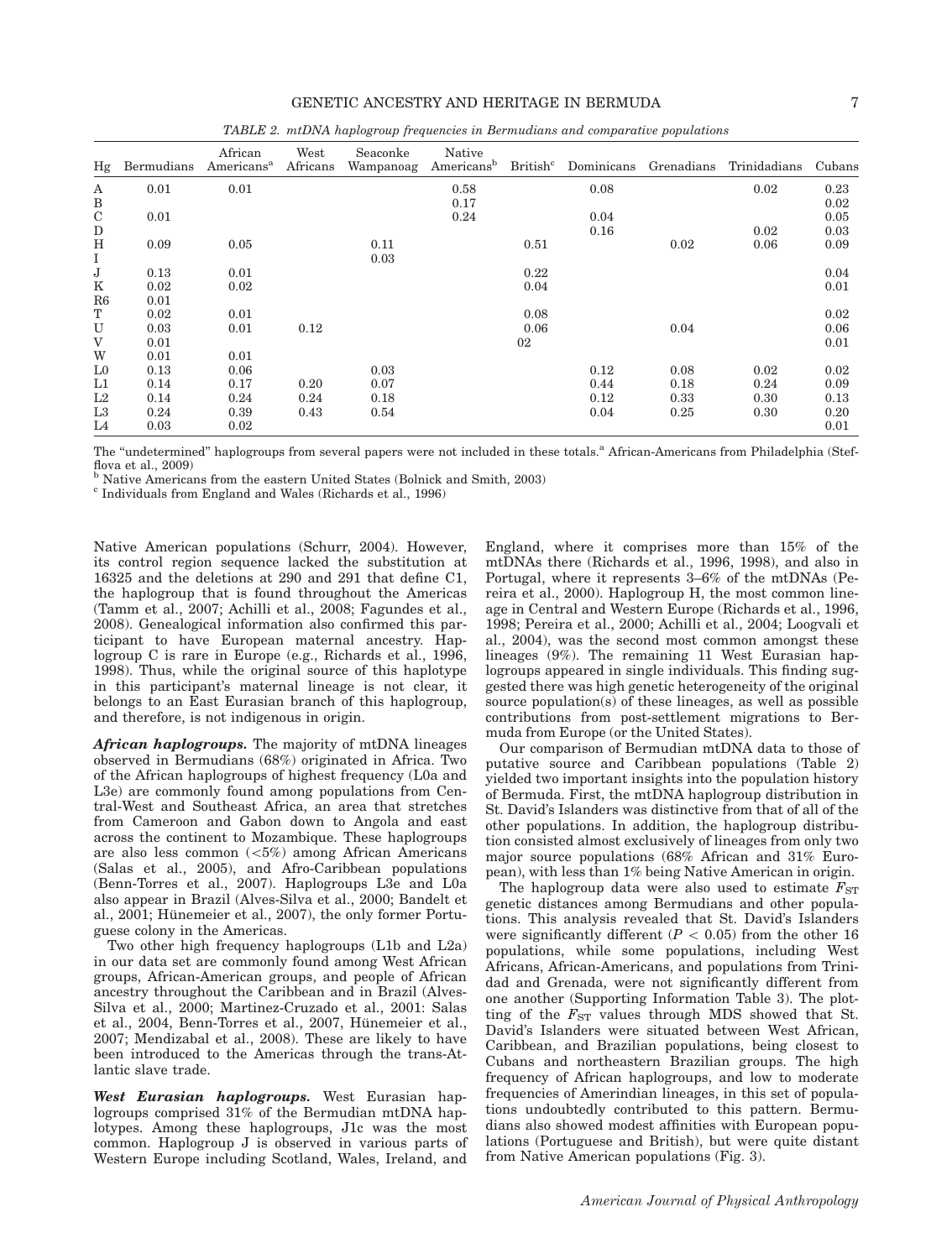

**Fig. 3.** An MDS plot based on mtDNA  $F_{ST}$  genetic distances among seventeen populations from Bermuda, the British Isles, West Africa, Portugal, Madeira, the Azores, the Americas, and the Caribbean. The MDS plot stress value was 0.18. [Color figure can be viewed in the online issue, which is available at wileyonlinelibrary.com.]

#### Y-chromosome diversity

Among 53 male participants, we observed 12 distinct NRY haplogroups that encompassed 47 distinct haplotypes, based on SNP and STR data (Table 3, Supporting Information Tables 4 and 5).

Native American haplogroups. A single participant belonged to the pan-American NRY haplogroup Q1a3a\*. Haplogroup Q1a3a is strictly associated with the indigenous peoples of the Americas, and is defined by the presence of the M3 SNP (Karafet et al., 2001; Lell et al., 2002; Bortolini et al., 2003; Underhill et al., 1996). M3 itself is found ''downstream'' from the M242 and M346 markers, which define haplogroup Q1a3 in Central and East Asia (Seielstad et al., 2003; Sengupta et al., 2006; Karafet et al., 2008). Based on numerous studies, M3 occurred on the Q1a3 lineage roughly 10–15,000 years ago as human expansion into the Americas was underway (Underhill et al., 2006, 2001; Bortolini et al., 2003; Zegura et al., 2004; Bailliet et al., 2009).

The Y-STR haplotype for this Q1a3a\* individual did not match any previously published Y-chromosome haplotype (no. 1, Supporting Information Table 5). A Mayan from Guatemala had the most similar haplotype, being identical at 16 out of 17 STRs typed in that individual (Willuweit and Roewer, 2007). In addition, two Native American Q1a3a Y-chromosomes from the southeastern United States were similar to the Bermudian haplotype. One was from a Seminole who had a single repeat difference when comparing 10 of the 19 Y-STR loci analyzed in our study (DYS19, DYS385a/b, DYS389I, DYS389II, DYS390, DYS391, DYS392, DYS393, DYS439), and the other came from a Cherokee who had two repeat differences at two loci (Bolnick et al., 2006). While genealogical information for this individual was limited, he recalled family oral history about a male ancestor who came to Bermuda from North America centuries ago. Thus, we cannot rule out the possibility that this haplo-

TABLE 3. Y-chromosome haplogroup frequencies in Bermudian men

| Geography | Haplogroup       | N              | $\%$           |
|-----------|------------------|----------------|----------------|
| Americas  | $Q1a3a*$         | 1              | $\overline{2}$ |
| Africa    | в                | 2              | 32             |
|           | E <sub>1</sub> a | 1              |                |
|           | E1b1a            | 15             |                |
| Europe    | Elb1b1           | $\overline{2}$ | 66             |
|           | G2a              | $\overline{2}$ |                |
|           | I <sub>1</sub>   | 3              |                |
|           | I2a              | $\overline{2}$ |                |
|           | 12 <sub>b</sub>  | 1              |                |
|           | J2 <sub>b</sub>  | 1              |                |
|           | R1a1             | 4              |                |
|           | R1b1b2           | 20             |                |

 $N$ " represents the total number of individuals in the study from each haplogroup, and "%" indicates the relative proportion of the Y-chromosomes originating in a specific geographic region.

type has persisted from the early settlement of the island.

African haplogroups. Eighteen individuals, or about one-third of the Bermudian male participants, had three NRY haplogroups of African ancestry. The first (E1b1a) accounted for the vast majority of the African NRY samples (83%). Its prevalence initially suggested either the effects of genetic drift or a founder effect through the introduction of a small number of African men to Bermuda from a specific geographic area during the early settlement of the islands. However, E1b1a is also the most common haplogroup in West and Central African populations (Underhill et al., 2001; Semino et al., 2002; Cruciani et al., 2004). In addition, the extensive STR variation in the 15 haplotypes suggested that multiple individuals bearing E1b1a Y-chromosomes contributed to the genetic diversity seen in Bermuda today (Supporting Information Fig. 1 and Table 5).

West Eurasian haplogroups. West Eurasian haplogroups accounted for the majority of the male participants and the vast majority of their Y-chromosomes. One haplogroup, R1b1b2, which is very common in Europe and found at frequencies of more than 75% in England and Wales (Capelli et al., 2003; Balaresque et al., 2010) and between 50 and 60% in Portugal, Madeira and the Azores (Gonçalves et al., 2005), encompassed more than half of these individuals, and was represented by 17 different STR haplotypes (Supporting Information Fig. 1 and Table 5). This finding suggested that many Bermudians have a paternal genetic connection to the British Isles, from which the initial colonists came, and probably also Portugal, Madeira, and the Azores, from which skilled craftsmen and sailors arrived in the 18th and 19th centuries.

We compared the Bermudian males to those from a number of other populations (Table 4). The  $F_{ST}$  genetic distances based on the NRY haplogroup frequencies showed that Bermuda was significantly different ( $P \lt \theta$ 0.05) from all three putative source populations, as well as from all but two comparative populations, these being the Cubans and the Seaconke Wampanoag (Supporting Information Table 3). When genetic distances were mapped on a MDS plot, Bermudians also showed stronger genetic affinities with Portuguese and British populations compared to African-American and African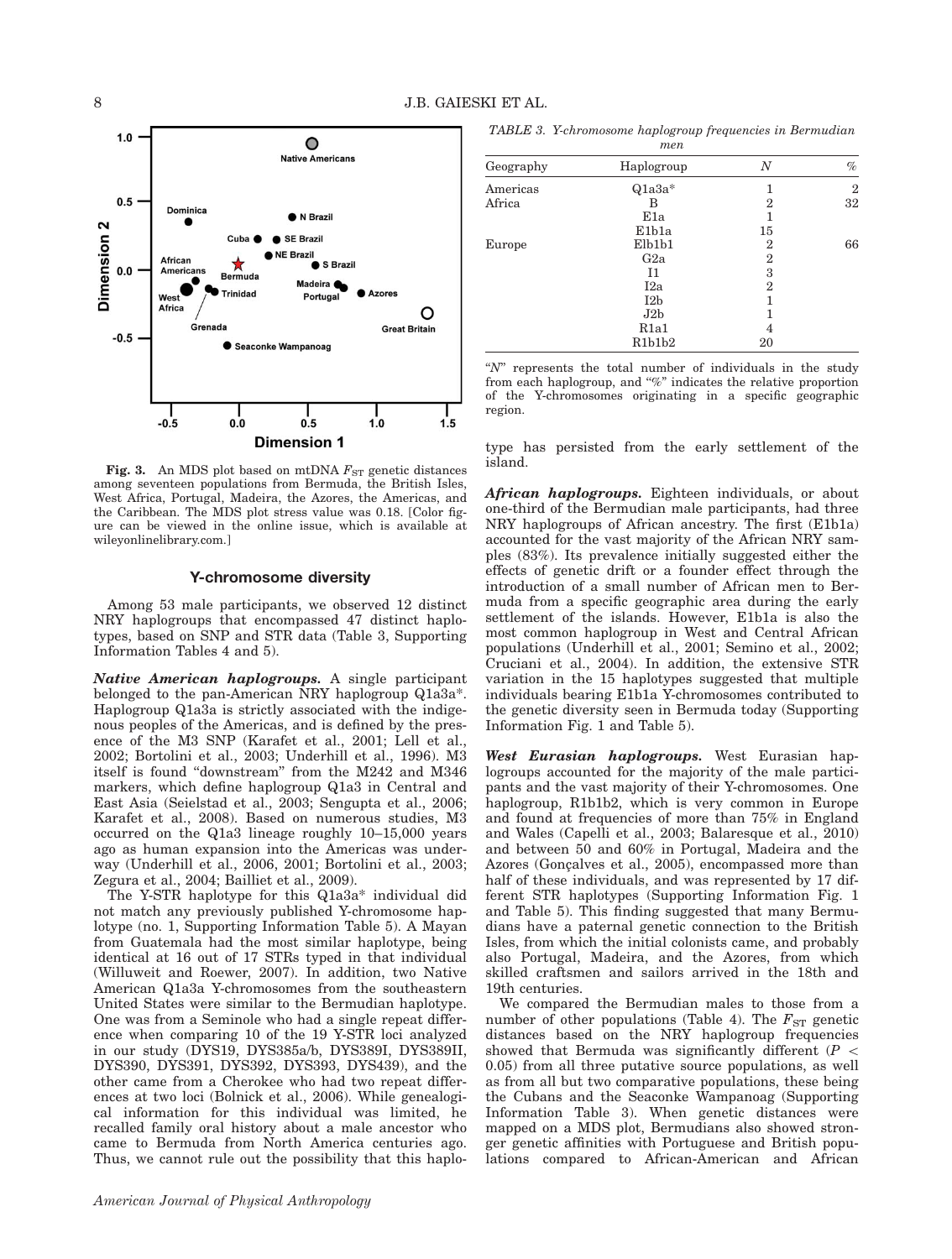

Fig. 4. An MDS plot based on NRY  $F_{ST}$  genetic distances among ten populations from Bermuda, the British Isles, West Africa, Portugal, Madeira, the Azores, the Americas, and the Caribbean. The MDS plot stress value was 0.12. [Color figure can be viewed in the online issue, which is available at wileyonlinelibrary.com.]

TABLE 4. Y-chromosome haplogroup frequencies of Bermudians and comparative populations

| Hg               | Bermudians | Native Americans <sup>a</sup> | West Africans | <b>British</b> <sup>b</sup> | African Americans <sup>c</sup> | Seaconke Wampanoag | Cubans |
|------------------|------------|-------------------------------|---------------|-----------------------------|--------------------------------|--------------------|--------|
| $\mathbf C$      |            | 0.18                          |               |                             |                                |                    |        |
| $\mathbf Q$      | 0.02       | 0.82                          |               |                             | 0.02                           | 0.12               |        |
| E1b1b            | 0.04       |                               | 0.06          | 0.02                        | 0.03                           | 0.06               | 0.06   |
| G                | 0.04       |                               |               | 0.01                        | 0.01                           | 0.06               |        |
| I                | 0.11       |                               |               | 0.19                        | 0.09                           |                    | 0.09   |
| J                | 0.02       |                               |               | 0.02                        | 0.02                           | 0.06               | 0.05   |
| $\rm K$          |            |                               |               |                             |                                |                    | 0.02   |
| R <sub>1</sub> a | 0.07       |                               |               | 0.05                        |                                |                    | 0.02   |
| R1b              | 0.38       |                               |               | 0.71                        | 0.19                           | 0.23               | 0.55   |
| A                |            |                               |               |                             | < 0.01                         |                    |        |
| $\, {\bf B}$     | 0.04       |                               |               |                             | 0.02                           |                    |        |
| E <sub>1a</sub>  | 0.02       |                               | 0.15          |                             | 0.02                           | 0.06               | 0.02   |
| E1b1a            | 0.27       |                               | 0.70          |                             | 0.54                           | 0.23               | 0.17   |
| E2               |            |                               | 0.09          |                             | 0.06                           |                    |        |
| $\mathbf{O}$     |            |                               |               |                             | < 0.01                         |                    | 0.02   |
| S                |            |                               |               |                             |                                | 0.18               |        |

<sup>a</sup> Based on data from Native American tribes in the northeast and southeast United States (Bolnick et al., 2006); non-native haplogroup frequencies were not included because the resolution of these haplogroups was not equivalent to that used in this study. b Individuals from England, Scotland and Wales (Capelli et al., 2003; Balaresque et al., 2010).<br>c African-Americans from Philadelphia (Stefflova et al., 2009)

groups, while being quite distant from Native American tribes (Fig. 4).

# **DISCUSSION**

In the Americas, the peopling of the New World continues to be a significant research question within the field of anthropology. Investigations into the settlement of the Americas have attempted to delineate the larger dimensions of human population movements through the use of mtDNA and Y-chromosome analyses (e.g., Forster, 2004; Schurr, 2004; Tamm et al., 2007). More specifically, they have attempted to answer questions about the timing of the human entry into the Americas, the number of times human groups migrated to the New World, the

source areas from which ancestral Native American populations originated, and the routes that they took to reach the Americas. While investigators have asked similar questions concerning the African diaspora (e.g., Salas et al., 2004), few with an interest in population movements in the Americas have asked such questions concerning the indigenous American diaspora. As a result, the genetic consequences of enslaving and relocating indigenous peoples around the New World are not well understood (e.g., Carvalho et al., 2008).

This analysis was conceived as an extension of our work with the Seaconke Wampanoag Tribe of Massachusetts (see Zhadanov et al., 2010). Based on interviews with Seaconke tribal members and St. David's Islanders, and on genealogical and archival information, we were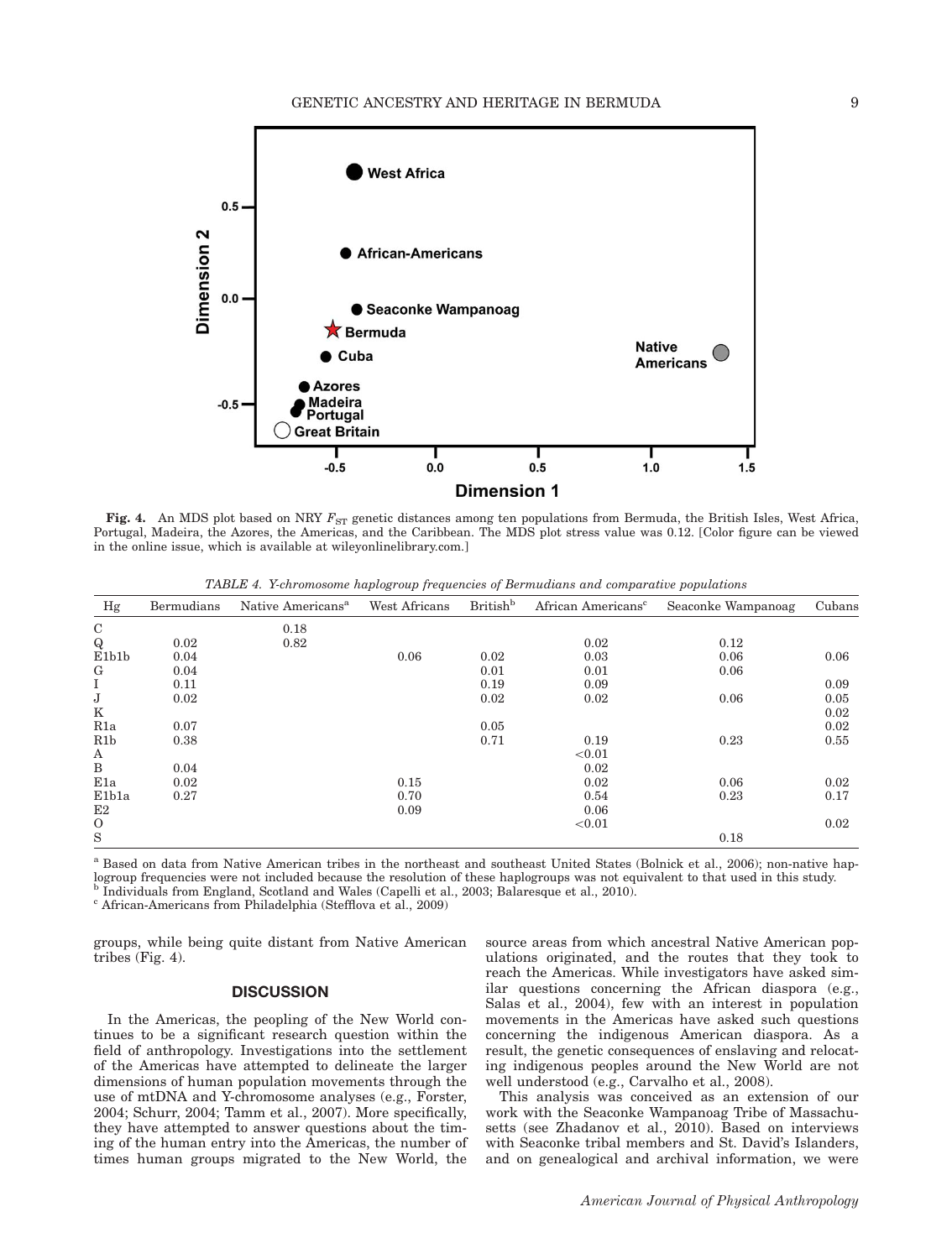interested in learning what mtDNA and NRY analyses might reveal about the indigenous American heritage of these Bermudians. While our data reveal a small indigenous genetic contribution to Bermudian participants (1% mtDNA and 2% NRY haplotypes), our findings offer a number of new insights into the complex biological ancestry that emerged from the early settlement and colonization of Bermuda. This study is the first to examine human genetic variation in Bermuda, as well as the first to use genes and genealogy to better understand Bermuda's early and complex role in Britain's New World expansion, including its place in the trans-Atlantic slave trade, neither of which have been well understood from this perspective.

## Genetic ancestry of modern St. David's Islanders

Judging from the genetic data, St. David's Islanders appear to be an admixed population of predominantly European and African ancestry. In addition, by analyzing the specific haplogroups present in this population, we are able to infer the likely geographic sources of these lineages. For instance, the high frequency of mtDNA haplogroups L0a and L3e is surprising, as both occur at low frequency among African Americans and in other Anglo-Caribbean populations (Salas et al., 2004; Benn-Torres et al., 2007). Likewise, these two haplogroups are minority lineages among most West Africans (Salas et al., 2004). However, haplogroups L0a and L3e occur at a higher frequency in central and southern Africa, namely in the former Portuguese colonies of Gabon, Angola, and Mozambique (Salas et al., 2004), and are common in the Portuguese colony of Brazil (Alves-Silva et al., 2000).

Thus, based upon the historical record, we surmise that the English may have purchased or, more likely, stolen African slaves from the Portuguese during the ongoing trans-Atlantic slave trade and preferentially introduced them to Bermuda but not their other colonies. Conversely, the small size of Bermuda may have contributed to the expanded frequencies of the L0a and L3e lineages through genetic drift over the past several centuries. This pattern may not be observed in the larger colonies, particularly in light of the official cessation of slave importation to Bermuda in the early to mid-18th century.

Similarly, the high frequency of European mtDNA haplogroup J1c could be attributed to the 17th century arrival in St. David's of a few early settlers from England, Scotland, or Wales, where haplogroup J is relatively common (approximately 15%; Richards et al., 1996, 1998). Individuals bearing this lineage may also have come to Bermuda as skilled workers from the Azores or Madeira during the 18th century, where this haplogroup occurs in low frequency (8% and 3%, respectively) (Brehm et al., 2003; Santos et al., 2003). The heterogeneity of the rest of the European mtDNA lineages, including the 16 other haplogroups represented by four or fewer individuals, further suggests that the European women who continued to arrive in Bermuda were of varied ethnic backgrounds.

The Y-chromosome diversity, characterized by a high frequency (51%) of haplogroup R1b1b2, initially suggested a founder effect, in which many Bermudians had a paternal ancestor that was one of the original settlers that arrived from Great Britain. However, STR genotype data reveal considerable haplotypic diversity within this

haplogroup, and therefore the presence of multiple founding individuals from Britain or Western Europe. In addition, the high number of distinct European NRY haplogroups also suggests that a diverse group of male settlers arrived from various parts of Great Britain, or other regions of Western Europe, such as Portugal, the Azores or Madeira, over the past several centuries. This pattern would also be consistent with an introduction of new male Y-haplogroups through relationships with soldiers during the decades-long United States military presence on Bermuda.

The high frequency of haplogroup E1b1a (28%) shows a similar pattern for African male lineages, which were likely introduced during the trans-Atlantic slave trade. Like its European analogues, this African haplogroup is highly diverse at the haplotype level when Y-STR data are considered. This observation suggests that a diverse set of African men, or possibly African-American military servicemen, were the paternal ancestors to approximately one-third of those sampled.

# St. David's Islanders compared to other populations in the Caribbean

The pattern of genetic diversity in the St. David's Islanders is unlike any other population in the Caribbean and the Americas. In contrast to the continental areas of North, Central, and South America, or the nearby Caribbean islands, Bermuda was uninhabited when Europeans first arrived in the early 17th century, as Bermuda had no indigenous population. Although Native Americans were forcibly introduced to the island, it appears there was no clash of cultures between incoming Europeans, American natives, and African blacks (Bernhard, 1999), a pattern that defined the early colonial era throughout the rest of the Americas. The surviving 17th century record reveals a portrait of an emerging multiracial society where, although slavery was widespread, slave families, like white families, made up the normal order of society. ''Whites and blacks, mulattos and Indians, masters, slaves and servants shared the same economic pursuits, obeyed the same laws, worshipped in the same churches and lived together in the same houses" (Bernhard, 1999: 99).

The frequencies of mtDNA lineages on St. David's Island are generally consistent with these accounts. These data reveal clear contributions from populations originating in two primary source areas, namely, Africa and Europe, as was reported in oral historical and archival data. More than two-thirds of the mtDNAs (68%) are of African origin, and approximately one-third of them (31%) are of European origin. By contrast, Native American lineages constitute less than 1% of Bermudian mtDNAs, somewhat less was expected based on oral histories and archival data. This pattern is different from that of any Caribbean islands where there is either more than 80% African mtDNAs, as in the case of many British colonies like Grenada and Trinidad (Benn-Torres et al., 2007), or more than 80% combined African and Amerindian mtDNA lineages, as observed in the former Spanish colonies of Cuba and Puerto Rico (Martinez-Cruzado et al., 2001, 2005; Mendizabal et al., 2008) and the former Portuguese colony of Brazil (Alves-Silva et al., 2000). Thus, Bermuda has more European mtDNA lineages than most other former European colonies in the Americas, with the possible exception of the United States and Canada.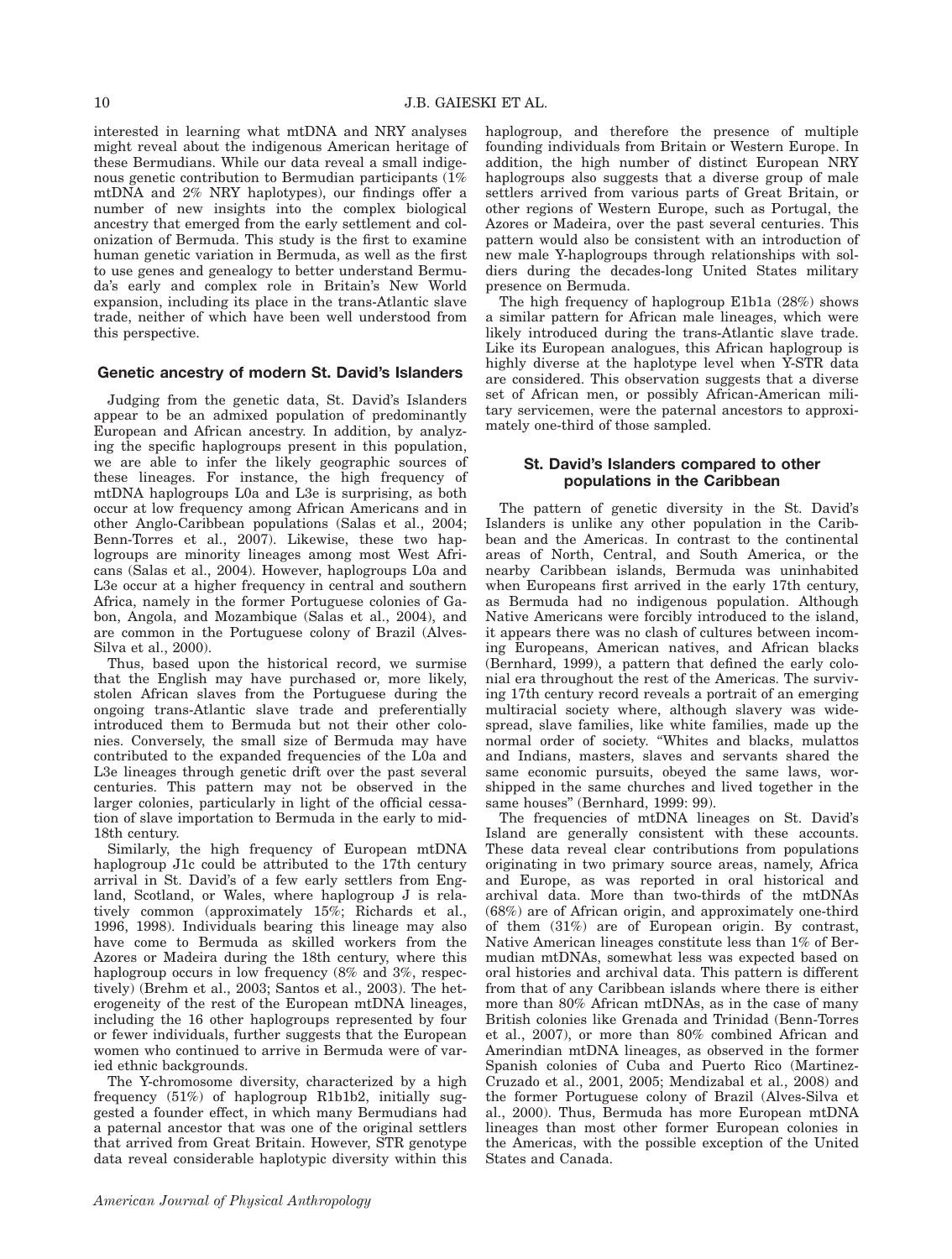The NRY haplogroup data likewise reveal clear contributions from the same two major source areas. However, the trend is reversed, with European lineages accounting for 66% of St. David's Islander Y-chromosomes and African lineages accounting for 32% of them. Native American haplogroups comprised only 2% of Bermudian Ychromosomes, less than anticipated based on oral history and archival data. This distribution is most similar to that of Cuba, which includes 78% European male lineages and 20% African male lineages (Mendizabal et al., 2008). The similarity between the NRY haplogroup distributions of these two former European colonies is reflected in the non-significant  $F_{ST}$  genetic distance between them. Thus, this pattern may be the result of similar patterns of admixture between peoples of European and African descent in the early settlement of the islands, and colonial policies toward indigenous populations during that time.

# Persistence of Native American lineages among St. David's Islanders

Genetic analysis of St. David's Islanders, a majority of whom claims ancestry from indigenous populations that traditionally inhabited what is now New England, reveals a complex mixture of maternal and paternal lineages of Native American, European, and African origin. This pattern has been observed in other populations, particularly in several Native American tribes of North America (e.g., Santos et al., 1996; Huoponen et al., 1997; Malhi et al., 2003; Bolnick et al., 2006; Zhadanov et al., 2010). As such, this result is not entirely unexpected in light of British colonial policy concerning the enslavement of peoples in and around the New World. In fact, given this colonial history, it is remarkable that any indigenous lineages survive in this Bermudian population today.

Nevertheless, we detected a single mtDNA haplotype to be of Native American ancestry, one that belongs to haplogroup A2i. After taking into account the genealogical context of this participant's maternal heritage, we conclude that this haplotype was not associated with the early forced migration of Native Americans to Bermuda. While uncertain whether the post-emancipation migration of this indigenous lineage speaks to a broader recognition of a Native American cultural familiarity early in the 19th century, detection of this haplotype reveals a connection between indigenous Americans and St. David's Island, which may have contributed to the Native American heritage ideology that is present on the island today.

The presence of the NRY haplogroup Q1a3a\* can be understood in the same way. This indigenous haplogroup is found among indigenous populations from the Arctic Circle to Patagonia. Given the genealogical context of this sample, we cannot rule out the possibility that this indigenous lineage persists from the early founding of Bermuda. However, we note that European colonizers were not only masters at invading indigenous lands and enslaving its citizens all over the New World, including North America, South America, and the Caribbean, but also successful privateers, looting one another's ''cargo'' as circumstances provided. Thus, given the paucity of genealogical details provided, we cannot identify with certainty the place from which this indigenous Y-chromosome lineage originated.

What we can conclude, however, is that the presence of this indigenous haplotype in Bermuda evinces the movement of aboriginal individuals to this location, most likely from North America based on the Y-STR haplotype. The circumstances of this movement are not presently well understood. However, the presence of a Q1a3a\* haplotype in Bermuda speaks to the indigenous heritage ideology that is present on the island today.

In light of genealogical and oral historical data collected from the St. David's community, we can speculate that the low frequency of indigenous lineages is a result of genetic drift eliminating low frequency types in a relatively small island like Bermuda (e.g., Helgason et al., 2003, 2009; Santos et al., 2003; Montiel et al., 2005), while at the same time increasing the frequency of other lineages (mtDNA haplogroups L0a and J1c). The loss of indigenous lineages also likely reflects the demographic impact of European colonization and historical intermarriage with persons of non-indigenous backgrounds, resulting in the replacement of Native American mtDNAs and NRY lineages with European or African ones (see Karttunen, 2005). Indeed, many St. David's Island participants characterize themselves ethnically as "Native American," yet characterize the ethnicities of their maternal and paternal ancestors as being ''mixed,'' "colored," "Bermudian," and "Black," leading us to consider the possibility that the self-proclaimed ''Native St. David's Islander'' designation may be a feature of a more modern-day ethnogenetic identity (see Ben-Yehuda, 1995; Haley and Wilcoxon, 1997, 2005; Kohl, 1998). It may further reflect a self-reflexive appreciation for the intricacies of a complex historical past.

This recognition also helps to explain the fact that at least some of the genealogical and oral historical data provided by participants is inconsistent with our reckoning of genetic ancestry. While often, and understandably, the reporting of deep ancestry can be murky, the repeated accounts that direct lineal descendants were ''Native American,'' ''Pequot,'' ''Wampanoag,'' ''Mohawk,'' and "Indian" are not entirely supported by the analysis of mtDNA and Y-chromosome variation. Reports of such relations could also reflect the extent of long forgotten contacts and interactions with people of European and African descent. As we have observed with the Seaconke Wampanoag, ''the high frequency of nonnative haplotypes in this population, along with the paucity of Native American haplotypes, reveals the substantial changes in the genetic composition ... in post-contact American history'' (Zhadanov et al., 2010: 8).

We are also mindful that, by relying too heavily on genetic methods to measure ''indigeneity,'' we may miss the significant impact of cultural practices on the maintenance of this identity (see Ben-Yehuda, 1995; Kohl, 1998). St. David's Islanders have never understood their identity as being entirely biologically based. A cursory examination of participant genealogies reveals a deep awareness that their histories are complex and, in places, uncertain.

At the same time, a large number of individual community members have expressed great interest in knowing as much as possible about their genetic genealogy. In this regard, the genetic markers used in this study survey only a small fraction of the total human genome for variants that are useful for reconstructing human phylogeography. The remainder of the genome that was not examined here also provides information about individual and population histories (e.g., Schroeder et al., 2007,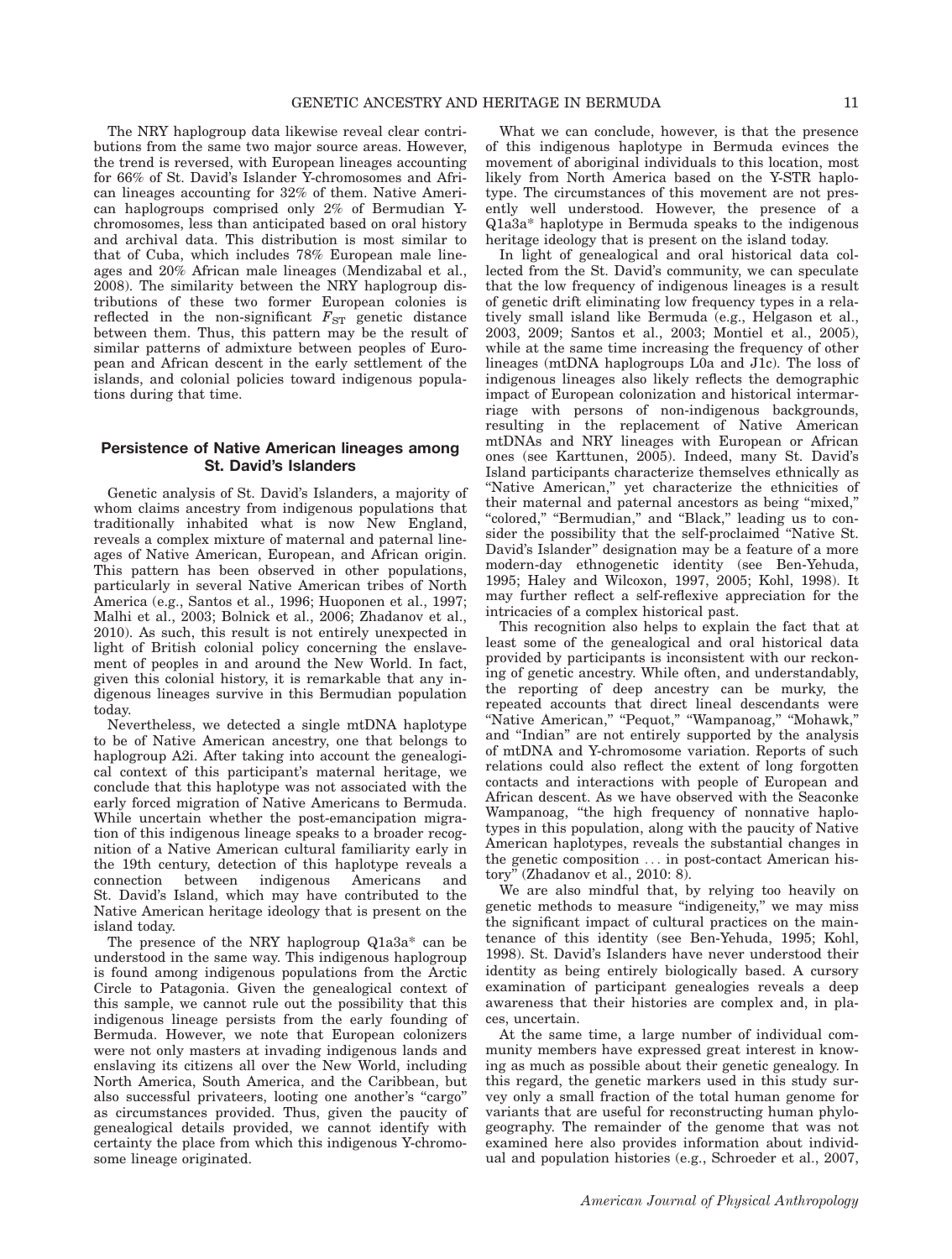2009; Mendizabal et al., 2008). Thus, to better understand the biological ancestry of postcolonial Native American derived populations in the US and Caribbean, it will be necessary to analyze biparentally inherited autosomal markers, which may preserve, in some form, the genetic contributions of all native ancestors from previous generations.

### ACKNOWLEDGMENTS

The authors gratefully acknowledge all participants from St. David's Island, Bermuda, whose collaboration made this study possible. We especially thank St. David's Islander and local historian Jean Foggo Simon, for her thoughtful direction and scholarship; St. David's Islanders Tracy Jordan and Alvona Wolfe for their indispensible assistance with our field work; the Bermuda Archives and the Royal Society of London for facilitating archival research on Bermudian history; and Dr. Janet Ziegle from Applied Biosystems for providing technical assistance with the genetic analysis.

#### LITERATURE CITED

- Achilli A, Perego UA, Bravi CM, Coble MD, Kong Q-P, Woodward SR, Salas A, Torroni A, Bandelt H-J. 2008. The Phylogeny of the Four Pan-American MtDNA Haplogroups: Implications for Evolutionary and Disease Studies. PLoS ONE 3(3):e1764.
- Achilli A, Rengo C, Magri C, Battaglia V, Olivieri A, Scozzari R, Cruciani F, Zeviani M, Briem E, Carelli V, Moral P, Dugoujon JM, Roostalu U, Loogväli EL, Kivisild T, Bandelt HJ, Richards M, Villems R, Santachiara-Benerecetti AS, Semino O, Torroni A. 2004. The molecular dissection of mtDNA haplogroup H confirms that the Franco-Cantabrian glacial refuge was a major source for the European gene pool. Am J Hum Genet 75:910–918.
- Alves-Silva J, da Silva Santos M, Guimarães PE, Ferreira AC, Bandelt HJ, Pena SD, Prado VF. 2000. The ancestry of Brazilian mtDNA lineages. Am J Hum Genet 67:444–461.
- Anderson S, Bankier AT, Barrell BG, de Bruijn MH, Coulson AR, Drouin J, Eperon IC, Nierlich DP, Roe BA, Sanger F, Schreier PH, Smith AJ, Staden R, Young IG. 1981. Sequence and organization of the human mitochondrial genome. Nature 290:457–465.
- Andrews RM, Kubacka I, Chinnery PF, Lightowlers RN, Turnbull DM, Howell N. 1999. Reanalysis and revision of the Cambridge reference sequence for human mitochondrial DNA. Nat Genet 23:147.
- Bailliet G, Ramallo V, Muzzio M, García A, Santos MR, Alfaro EL, Dipierri JE, Salceda S, Carnese FR, Bravi CM, Bianchi NO, Demarchi DA. 2009. Restricted geographic distribution for Y-Q\* paragroup in South America. Am J Phys Anthropol 140:578–582.
- Balaresque P, Bowden GR, Adams SM, Leung H-Y, King TE, Rosser ZH, Goodwin J, Moisan J-P, Richard C, Millward A, Demaine AG, Barbujani G, Previderè C, Wilson IJ, Tyler-Smith C, Jobling MA. 2010. A predominantly Neolithic origin for European paternal lineages. PLoS Biol 8:e1000285.
- Bandelt HJ, Alves-Silva J, Guimarães PE, Santos MS, Brehm A, Pereira L, Coppa A, Larruga JM, Rengo C, Scozzari R, Torroni A, Prata MJ, Amorim A, Prado VF, Pena SD. 2001. Phylogeography of the human mitochondrial haplogroup L3e: a snapshot of African prehistory and Atlantic slave trade. Ann Hum Genet 65:549–563.
- Bandelt HJ, Forster P, Röhl A. 1999. Median-joining networks for inferring intraspecific phylogenies. Mol Biol Evol 16:37–48.
- Bandelt HJ, Forster P, Sykes BC, Richards MB. 1995. Mitochondrial portraits of human populations. Genetics 141:743–753.
- Behar DM, Rosset S, Blue-Smith J, Balanovsky O, Tzur S, Comas D, Mitchell RJ, Quintana-Murci L, Tyler-Smith C, Wells RS;The Genographic Consortium. 2007. The Geno-

graphic Project public participation mitochondrial DNA database. PLoS Genet 3:e104.

- Ben-Yehuda N. 1995. The Masada myth: collective memory and mythmaking in Israel. Madison: University of Wisconsin Press.
- Benn-Torres, J, Kittles RA, Stone AC. 2007. Mitochondrial and Y chromosome diversity in the English-speaking Caribbean. Ann Hum Genet 71:782–790.
- Bernhard V. 1999. Slaves and slaveholders in Bermuda, 1616– 1782. Columbia: University of Missouri Press.
- Boissevain E. 1981. Whatever became of the New England Indians shipped to Bermuda to be sold as slaves? Man Northeast 21:103–114.
- Bolnick DA, Bolnick DI, Smith DG. 2006. Asymmetric male and female genetic histories among Native Americans from eastern North America. Mol Biol Evol 23:2161–2174.
- Bolnick DA, Smith DG. 2003. Unexpected patterns of mitochondrial DNA variation among Native Americans from the Southeastern United States. Am J Phys Anthropol 122:336–354.
- Bortolini MC, Salzano FM, Thomas MG, Stuart S, Nasanen SP, Bau CH, Hutz MH, Layrisse Z, Petzl-Erler ML, Tsuneto LT, Hill K, Hurtado AM, Castro-de-Guerra D, Torres MM, Groot H, Michalski R, Nymadawa P, Bedoya G, Bradman N, Labuda D, Ruiz-Linares A. 2003. Y-chromosome evidence for differing ancient demographic histories in the Americas. Am J Hum Genet 73:524–539.
- Bragdon K. 1998. Native Americans in Bermuda. Bermuda J Archaeol Maritime Hist 10:54–61.
- Brehm A, Pereira L, Kivisild T, Amorim A. 2003. Mitochondrial portraits of the Madeira and Açores archipelagos witness different genetic pools of its settlers. Hum Genet 114:77–86.
- Capelli C, Redhead N, Nicola Redhead, Abernethy JK, Gratrix F, Wilson JF, Moen T, Hervig T, Richards M, Stumpf MPH, Underhill PA, Bradshaw P, Shaha A, Thomas MG, Bradman N, Goldstein DB. A Y chromosome census of the British Isles. Curr Biol 13:979–984.
- Carvalho BM, Bortolini MC, Santos SE, Riberiro-dos Santos AK. 2008. Mitochondrial SNA mapping of social-biological interactions in Brazilian Amazonian African-descendant populations. Genet Mol Biol 31:12–22.
- Colonial Records of Bermuda. 1616–1713. 9 vols. Hamilton, Bermuda.
- Craven WF. 1937. An introduction to the history of Bermuda. William Mary Q 17:176–215.
- Cruciani F, La Fratta R, Santolamazza P, Sellitto D, Pascone R, Moral P, Watson E, Guida V, Colomb EB, Zaharova B Lavinha J, Vona G, Aman R, Calı` F, Akar N, Richards M, Torroni A, Novelletto A, Scozzari R. 2004. Phylogeographic analysis of haplogroup E3b (E-M215) Y chromosomes reveals multiple migratory events within and out of Africa. Am J Hum Genet 74:1014–1022.
- Curtin PD. 1969. The Atlantic slave trade: a census. Madison: University of Wisconsin Press.
- Devoto FCH, Arias NH, Ringuelet S, Palma NH. 1971. Shovelshaped incisors in a northwestern Argentine population. J Dent Res 47:820–823.
- Ellis GW, Morris JE. [1906] 2001. King Philip's war. Scituate, MA: Digital Scanning, Inc.
- Excoffier L, Laval G, Schneider S. 2005. Arlequin ver. 3.0: an integrated software package for population genetics data analysis. Evol Bioinformat Online 1:47–50.
- Fagundes NJR, Kanitz R, Eckert R, Valls AC, Bogo MR, Salzano FM, Smith DG, Silva Jr. WA, Zago MA, Ribeiro-dos-Santos AK, Santos SE, Petzl-Erler ML, Bonatto SL. 2008. Mitochondrial population genomics supports a single pre-Clovis origin with a coastal route for the peopling of the Americas. Am J Hum Genet 82:583–592.
- Forster P. 2004. Ice ages and the mitochondrial DNA chronology of human dispersals: a review. Philos Trans R Soc Lond B Biol Sci 359:255–264.
- Gokcumen O, Dulik MC, Pai AA, Zhadanov SI, Osipova LP, Andreenkov O, Tabikhanova L, Gubina M, Labuda D, Schurr TG. 2008. Genetic variation in the enigmatic Altaian Kazakhs of South-Central Russia: insights into Turkic population history. Am J Phys Anthropol 136:278–293.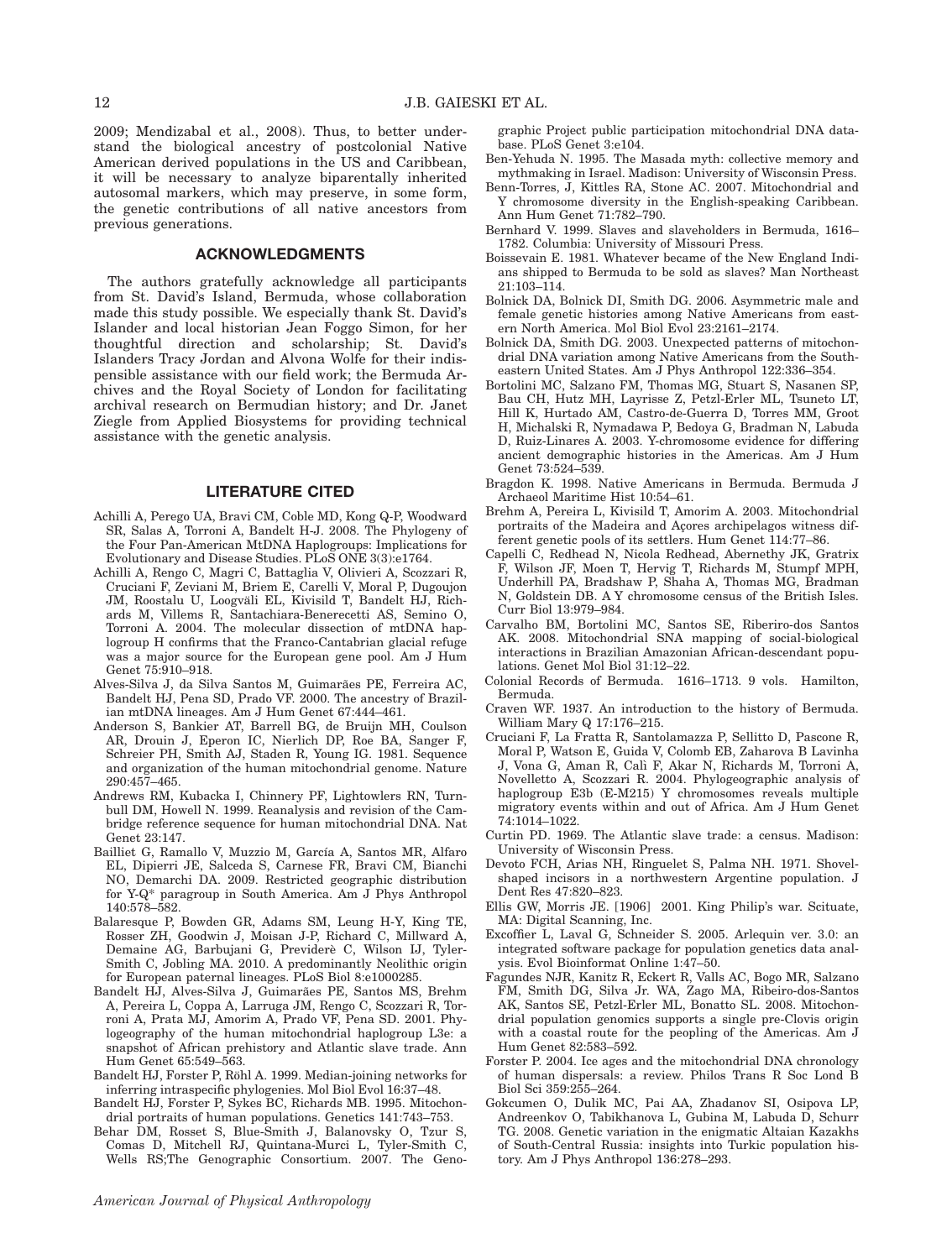- Gonçalves R, Freitas A, Branco M, Rosa A, Fernandes AT, Zhivotovsky LA, Underhill PA, Kivisild T, Brehm A. 2005. Y-chromosome lineages from Portugal, Madeira and Açores record elements of Sephardim and Berber ancestry. Ann Hum Genet 69:443–454.
- Gonzalez AM, Brehm A, Perez JA, Maca-Meyer N, Flores C, Cabrera VM. 2003. Mitochondrial DNA affinities at the Atlantic fringe of Europe. Am J Phys Anthropol 120:391–404.
- Gusmao L, Butler JM, Carracedo A, Gill P, Kayser M, Mayr WR, Morling N, Prinz M, Roewer L, Tyler-Smith C, Schneider PM. 2006. DNA Commission of the International Society of Forensic Genetics (ISFG): an update of the recommendations on the use of Y-STRs in forensic analysis. Forensic Sci Int 157:187–197.
- Hall AR, Hall MB, editors and translators. 1965. The Correspondence of Henry Oldenberg, 1668–69, vol. 1. Milwaukee: University of Wisconsin Press.
- Hallett ACH editor. 1991. Early Bermuda Records, 1619–1826: A Guide to the Parish and Clergy Registers with Some Assessment Lists and Petitions. Pembroke: Juniperhill Press.
- Hallett ACH. editor. 2005. 19th Century Church Registers of Bermuda. Pembroke: Juniperhill Press and Bermuda Maritime Museum Press.
- Hallett ACH. editor. 2005. Bermuda Under th Sommer Islands Company, 1612–1684: Civil Records, vols. I-III. Pembroke: Juniperhill Press and Bermuda Maritime Museum Press.
- Haley BD, Wilcoxon LR. 1997. Anthropology and the baking of Chumash tradition. Curr Anthropol 38:761–794.
- Haley BD, Wilcoxon LR. 2005. How Spaniards became Chumash and other tales of ethnogenesis. Am Anthropol 107:432–445.
- Helgason A, Lalueza-Fox C, Ghosh S, Sigurethardottir S, Sampietro ML, Gigli E, Baker A, Bertranpetit J, Arnadottir L, Thornorsteinsdottir U, Stefansson K. 2009. Sequences from first settlers reveal rapid evolution in Icelandic mtDNA pool. PLoS Genet 5:e1000343.
- Helgason A, Nicholson G, Stefansson K, Donnelly P. 2003. A reassessment of genetic diversity in Icelanders: strong evidence from multiple loci for relative homogeneity caused by genetic drift. Ann Hum Genet 67:281–297.
- Hünemeier T, Carvalho C, Marrero AR, Salzano FM, Junho Pena SD, Bortolini MC. 2007. Niger-Congo speaking populations and the formation of the Brazilian gene pool: mtDNA and Y-chromosome data. Am J Phys Anthropol 133:854–867.
- Huoponen K, Torroni A, Wickman PR, Sellitto D, Gurley DS, Scozzari R, Wallace DC. 1997. Mitochondrial and Y chromosome-specific polymorphisms in the Seminole tribe of Florida. Eur J Hum Genet 5:25–34.
- Ives VA, editor. 1984. The Rich Papers: Letters from Bermuda 1615–1646. Toronto: University of Toronto Press for The Bermuda National Trust.
- Jarvis MJ. 2002. Maritime masters and seafaring slaves in Bermuda, 1680–1783. William Mary Q 59:585–622.
- Jarvis MJ. 2010. In the eye of all trade: Bermuda, Bermudians, and the maritime Atlantic trade. Chapel Hill: University of North Carolina Press.
- Jones R. 2004. Bermuda: five centuries. Hamilton, Bermuda: Panatel VDS, Ltd.
- Karafet T, Xu L, Du R, Wang W, Feng S, Wells RS, Redd AJ, Zegura SL, Hammer MF. 2001. Paternal population history of East Asia: sources, patterns, and microevolutionary processes. Am J Hum Genet 69:615–628.
- Karafet TM, Mendez FL, Meilerman MB, Underhill PA, Zegura SL, Hammer MF. 2008. New binary polymorphisms reshape and increase resolution of the human Y chromosomal haplogroup tree. Genome Res 18:830–838.
- Karttunen FR. 2005. The other islanders: people who pulled Nantucket's oars. New Bedford, MA: Spinner Publications.
- Kharat DU, Saini TS, Mokeem S. 1990. Shovel-shaped incisors and associated invagination in some Asian and African populations. J Dent 18:216–220.
- Kohl PL. 1998. Nationalism and archaeology: on the constructions of nations and the reconstructions of the remote past. Annu Rev Anthropol 27:223–246.
- Kruskal JB, Wish M. 1978. Multidimensional scaling. Sage University Paper series on quantitative applications in the social sciences, number 07–011. Beverly Hills, CA: Sage Publications.
- Lauber AW. 1913. Indian slavery in colonial times within the present limits of the United States. New York: Columbia University Press.
- Lefroy JH. 1981. Memorials of the discovery and early settlement of the Bermudas or Somers Islands 1511–1687 , 2 vols. Toronto: University of Toronto Press for The Bermuda Historical Society.
- Lell JT, Sukernik RI, Starikovskaya YB, Su B, Jin L, Schurr TG, Underhill PA, Wallace DC. 2002. The dual origin and Siberian affinities of Native American Y chromosomes. Am J Hum Genet 70:192–206.
- Loogväli EL, Roostalu U, Malyarchuk BA, Derenko MV, Kivisild T, Metspalu E, Tambets K, Reidla M, Tolk HV, Parik J, Pennarun E, Laos S, Lunkina A, Golubenko M, Barac L, Pericic M, Balanovsky OP, Gusar V, Khusnutdinova EK, Stepanov V, Puzyrev V, Rudan P, Balanovska EV, Grechanina E, Richard C, Moisan JP, Chaventré A, Anagnou NP, Pappa KI, Michalodimitrakis EN, Claustres M, Gölge M, Mikerezi I, Usanga E, Villems R. 2004. Disuniting uniformity: a pied cladistic canvas of mtDNA haplogroup H in Eurasia. Mol Biol Evol 21:2012–2021.
- Malhi RS, Mortensen HM, Eshleman JA, Kemp BM, Lorenz JG, Kaestle FA, Johnson JR, Gorodezky C, Smith DG. 2003. Native American mtDNA prehistory in the American Southwest. Am J Phys Anthropol 120:108–124.
- Malhi RS, Schultz BA, Smith DG. 2001. Distribution of mitochondrial DNA lineages among Native American tribes of northeastern North America. Hum Biol 73:17–55.
- Martínez-Cruzado JC, Toro-Labrador G, Ho-Fung V, Estévez-Montero M, Lobaina-Manzanet A, Padovani-Claudio DA, Sánchez-Cruz H, Ortiz-Bermúdez P, Sánchez-Crespo A. 2001. Mitochondrial DNA analysis reveals substantial Native American ancestry in Puerto Rico. Hum Biol 73:491–511.
- Martinez-Cruzado JC, Toro-Labrador G, Viera-Vera, J, Startek J, Latorre-Esteves M, Román-Colón A, Rivera-Torres R, Navarro-Millán IY, Gómez-Sánchez E, Caro-González HY, Valencia-Rivera P. 2005. Reconstructing the population history of Puerto Rico by means of mtDNA phylogeographic analysis. Am J Phys Anthropol 128:131–155.
- Mendizabal I, Sandoval K, Berniell-Lee G, Calafell F, Salas A, Martínez-Fuentes A, Comas D. 2008. Genetic origin, admixture, and asymmetry in maternal and paternal human lineages in Cuba. BMC Evol Biol 8:213.
- Montiel R, Bettencourt C, Silva C, Santos C, Prata MJ, Lima M. 2005. Analysis of Y-chromosome variability and its comparison with mtDNA variability reveals different demographic histories between islands in the Azores Archipelago (Portugal). Ann Hum Genet 69:135–144.
- Packwood CO. 1975. Chained to the rock. Hamilton, Bermuda: The Island Press Limited.
- Pereira L, Prata MJ, Amorim A. 2000. Diversity of mtDNA lineages in Portugal: not a genetic edge of European variation. Ann Hum Genet 64:491–506.
- Peters P. 2002. Worlds rejoined. Hyannis, MA: Cape Cod Times.
- Polzin T, Daneschmand SV. 2003. On Steiner trees and minimum spanning trees in hypergraphs. Operat Res Lett 31:12–20.
- Richards MB, Côrte-Real H, Forster P, Macaulay VA, Wilkinson-Herbots H, Demaine A, Papiha S, Hedges R, Bandelt HJ, Sykes B. 1996. Paleolithic and Neolithic lineages in the European mitochondrial gene pool. Am J Hum Genet 59:185–203.
- Richards MB, Macaulay VA, Bandelt H-J, Sykes BC. 1998. Phylogeography of mitochondrial DNA in Western Europe. Am J Hum Genet 62:241–260.
- Rothwell GS. 1989. Mohawks in the onion patch: the creation and maintenance of group distinctions in Bermuda. PhD Dissertation. Department of Anthropology, Fredericton, New Brunswick. (unpublished master thesis).
- Rubinstein S, Dulik MC, Gokcumen O, Zhadanov SI, Osipova LP, Mehta N, Cocca MF, Gubina M, Posukh O, Schurr TG. 2008. Russian Old Believers: genetic consequences of their persecution and exile, as shown by mitochondrial DNA evidence. Hum Biol 80:203–238.
- Sainsbury NW, editor. 1860. Calendar of state papers, Colonial Series America and West Indies. London: Longman, Green, Longman & Roberts.